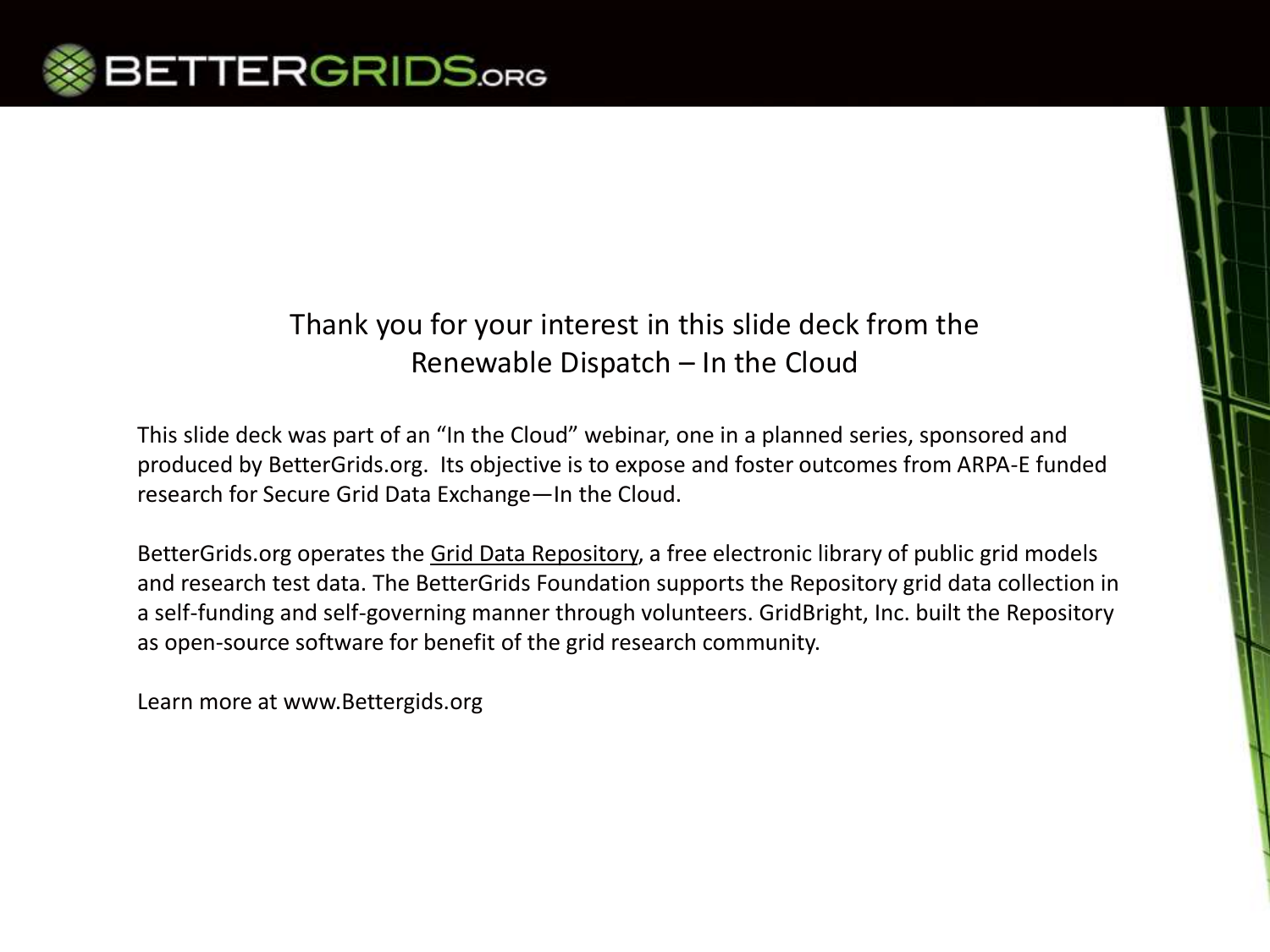## Building a Cloud-based Solution for Renewable Dispatch

Travis Rouillard

CTO, GridBright **Moderator** 

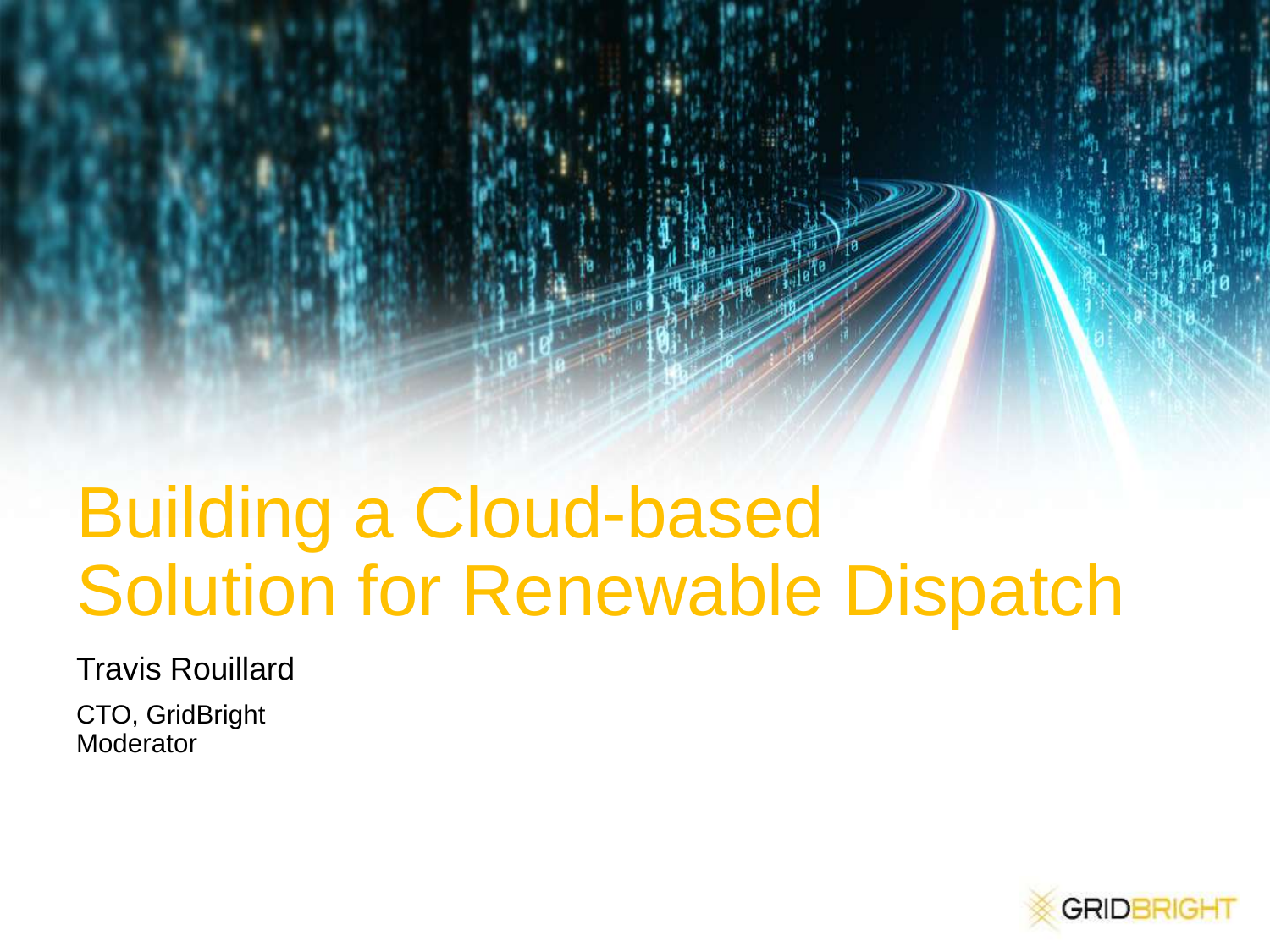## Utility Grid Data Integration

- Grid Data is regularly shared among entities in the electricity value chain using established business protocols and computer systems
- Major exchange hubs are ISOs & Reliability Coordinators
- But value chains are being disrupted and inverted
- New communications and computing operations are distributed on the cloud



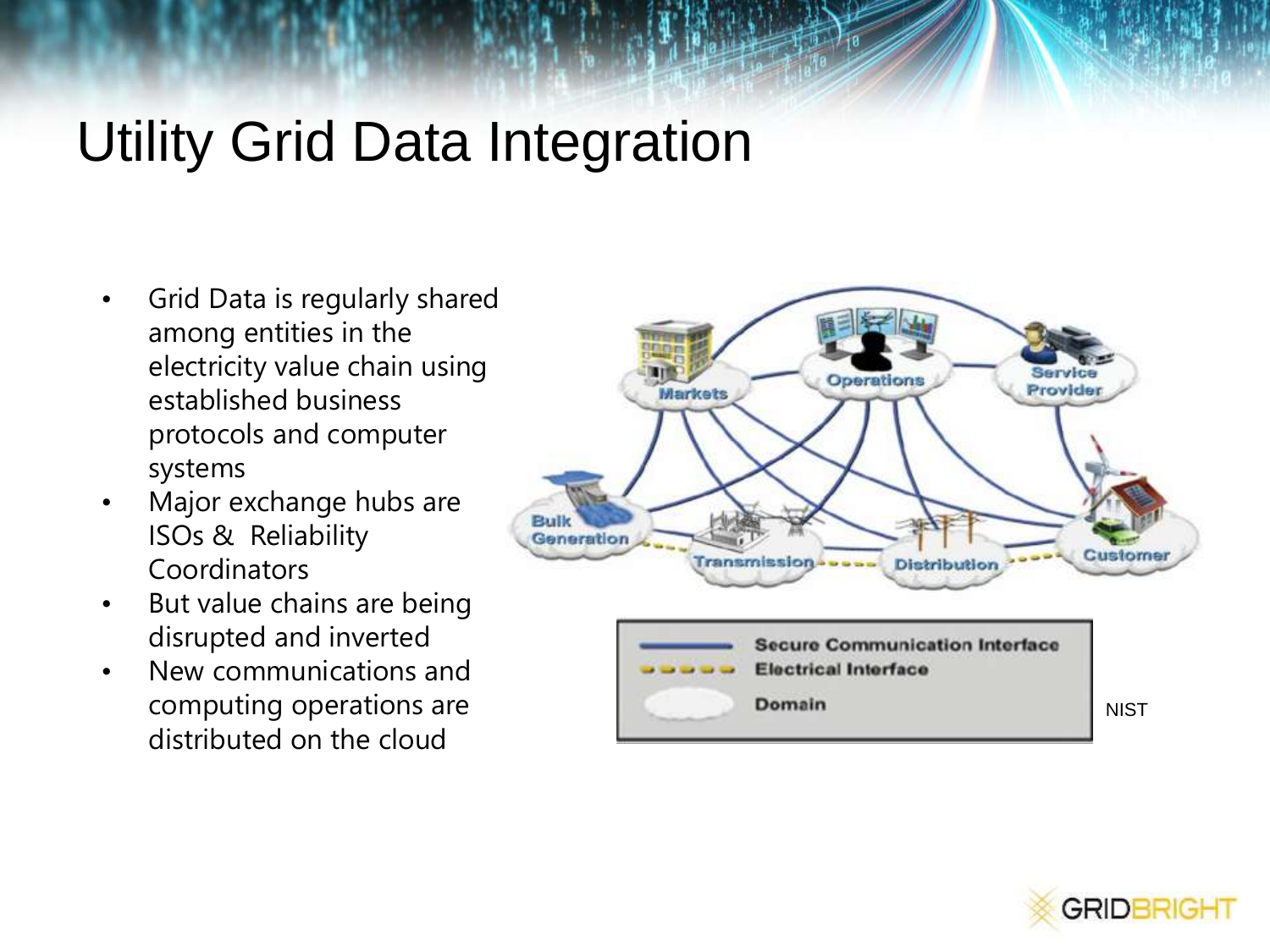## Secure Grid Data Exchange (SGDX) Project



*Develop a simple secure solution for sharing of grid data.*

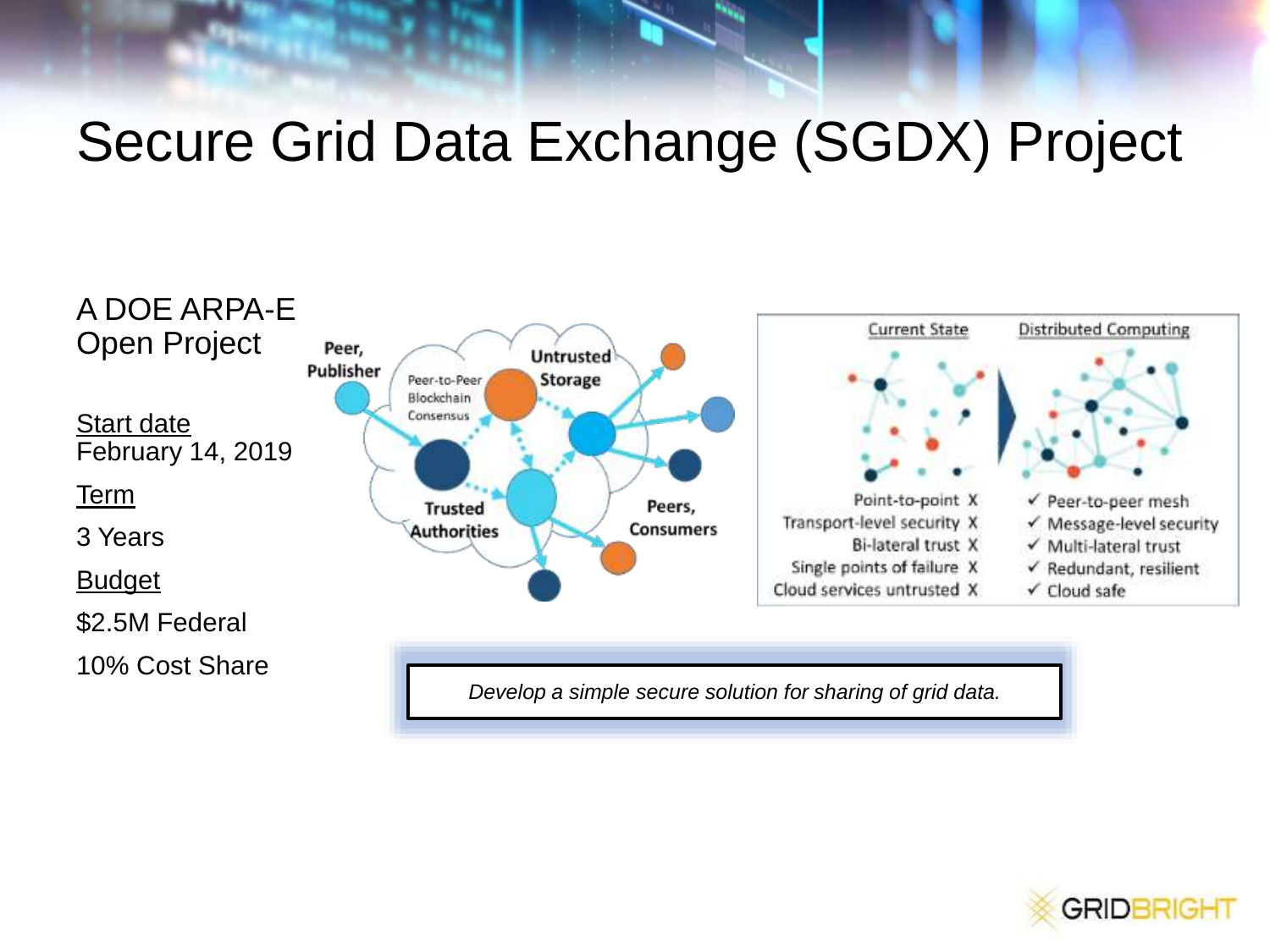## SGDX Business Vision



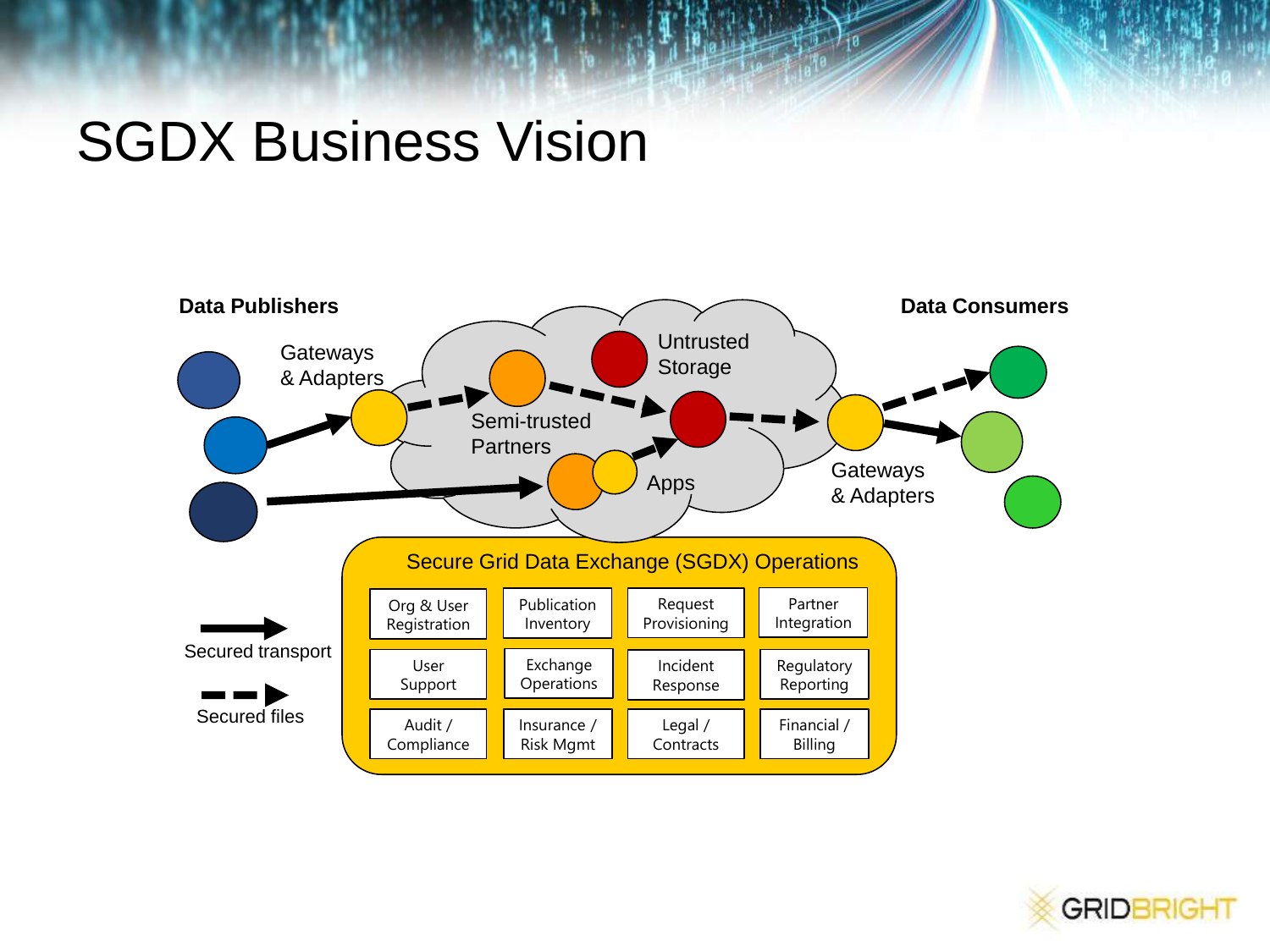## Current State – Expensive OT Comms



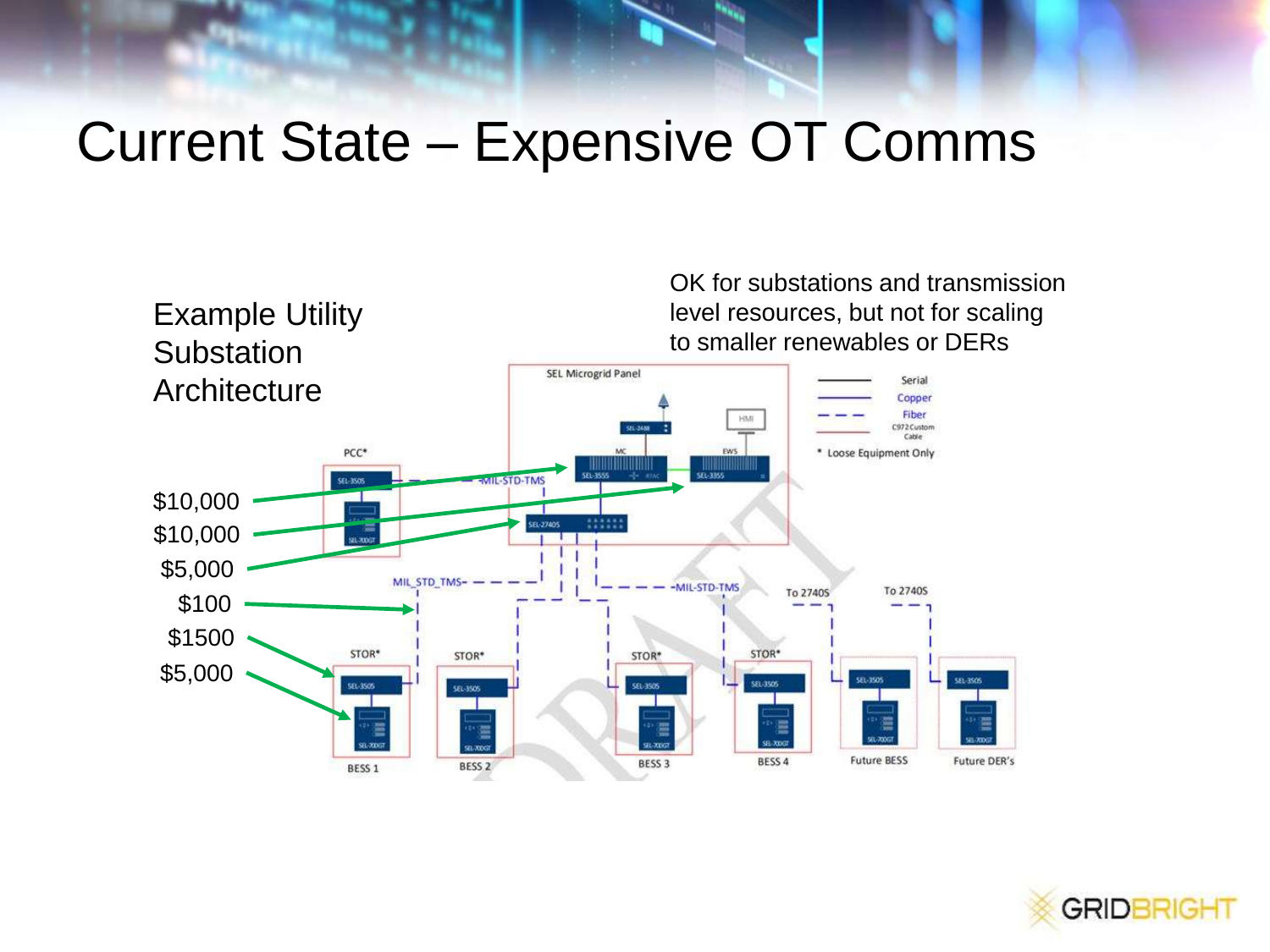## Current State – Redundant IT/OT Comms

#### Example Utility Battery Architecture

Two separate data paths (and gateways) used for EMS monitoring & control and DRMS monitoring & control



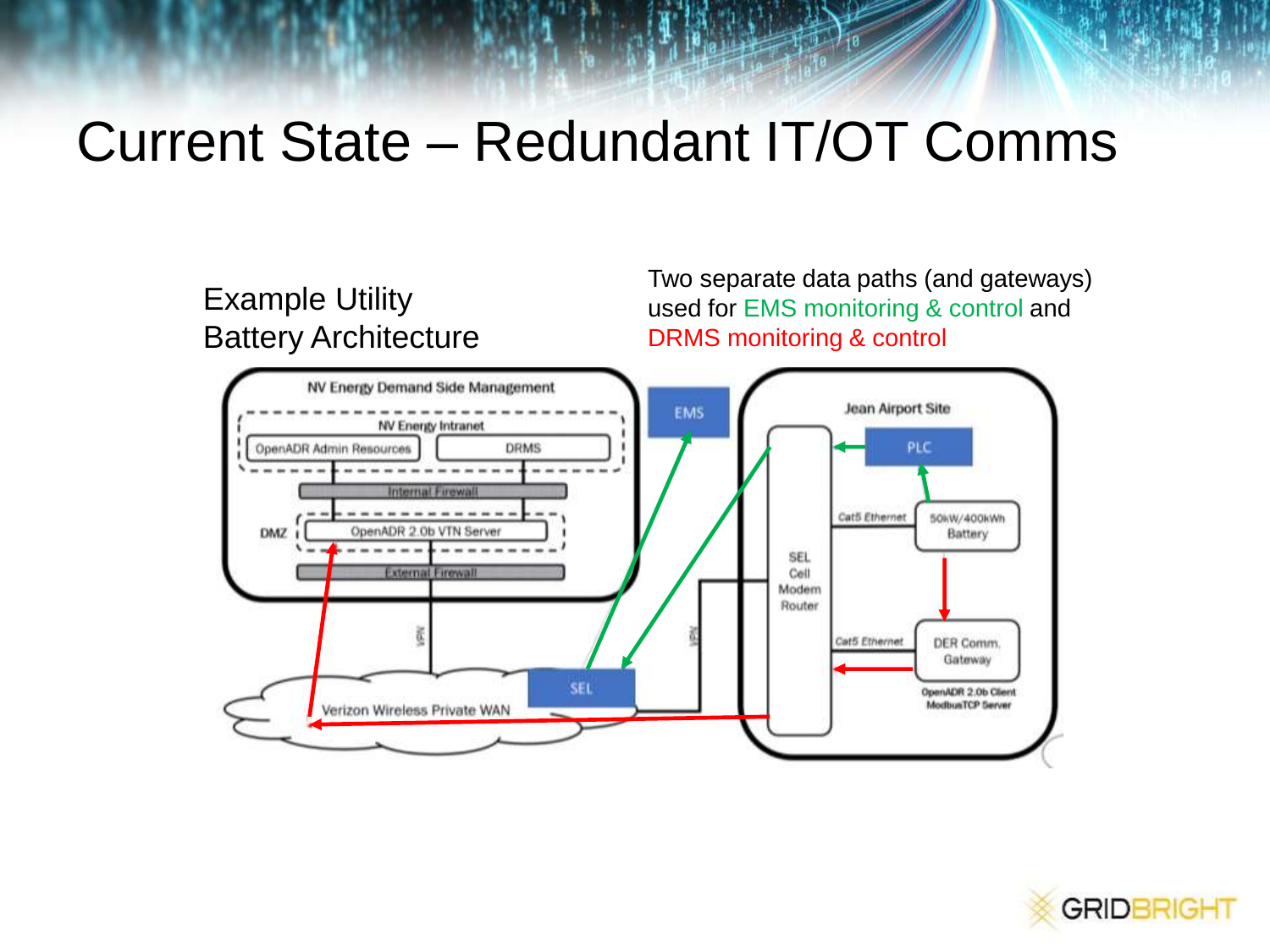## 100x Cost Difference between OT and IoT



Comms through public IoT clouds (eg AWS) ~\$1/device-year!

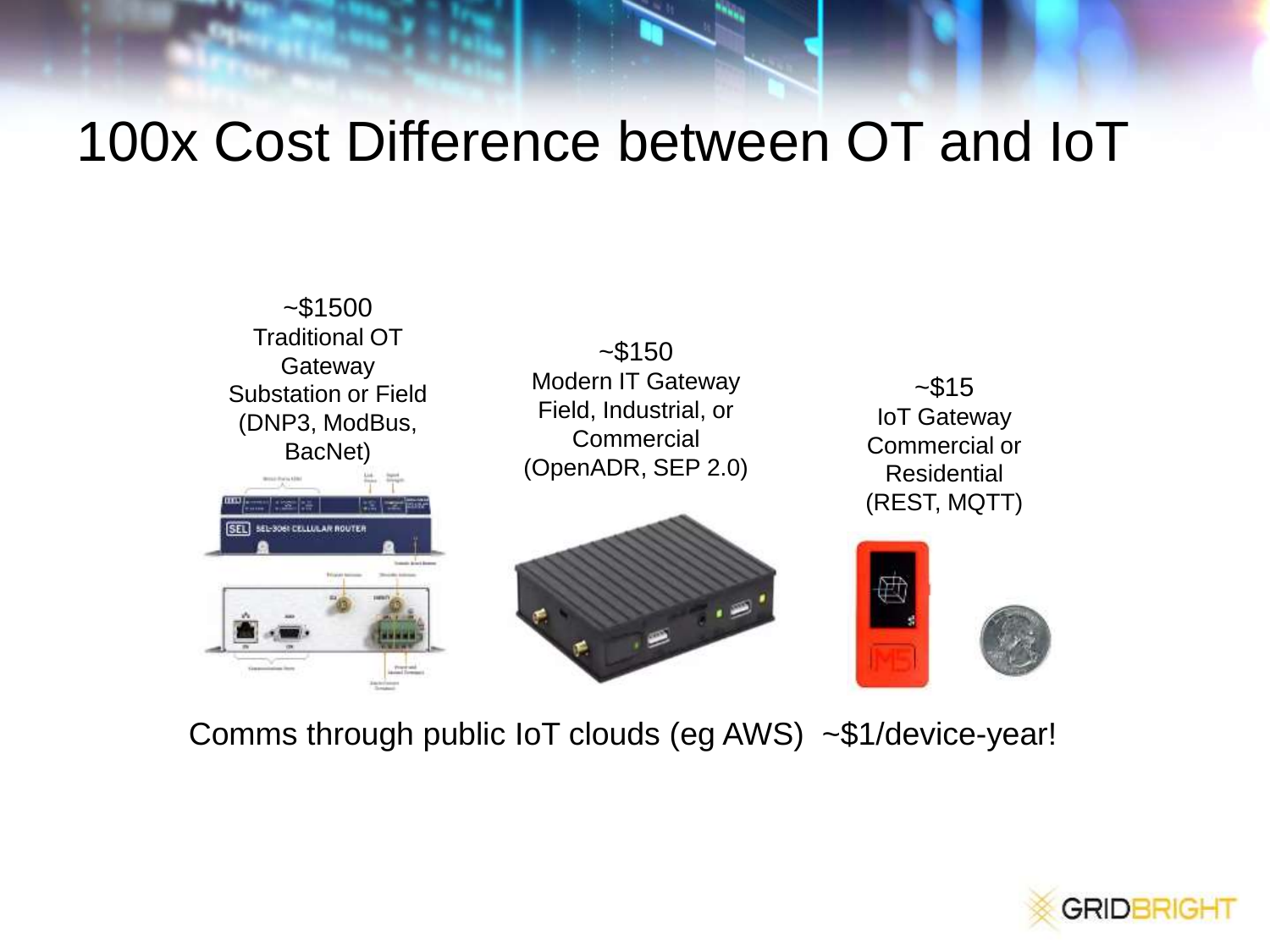## SCADA-IoT Convergence

MQTT protocol increasingly supported in modern SCADA software and industrial process control devices

| ID.<br>TLS:<br>Connection<br>Display<br>AW!(Den)<br>Artistog per<br>AWSF bas!<br>Digital (In)<br><b>AWSFINGT</b><br>Digital (M)<br>TCP/IP Port Number<br><b><i>Comme/Address</i></b><br>8883<br>rts.iot.va-west-2.amazonaws.com<br>Disconnect Delay (se<br><b>JUF/IP Rod (AWSIGE) Properties</b><br>脚<br>Wind Stream<br>ID<br>Connection<br>T15<br>Display.<br>√ Enable TLS<br>- Enable mutual authentication<br><b>Western Time</b> | <b>Communication of the Communication</b><br>isb-motthsportscaphigan1/flag<br>gb-mgh/sgdv/scada/gen2/flag<br>68 Well # 1 |
|--------------------------------------------------------------------------------------------------------------------------------------------------------------------------------------------------------------------------------------------------------------------------------------------------------------------------------------------------------------------------------------------------------------------------------------|--------------------------------------------------------------------------------------------------------------------------|
|                                                                                                                                                                                                                                                                                                                                                                                                                                      |                                                                                                                          |
|                                                                                                                                                                                                                                                                                                                                                                                                                                      |                                                                                                                          |
|                                                                                                                                                                                                                                                                                                                                                                                                                                      |                                                                                                                          |
|                                                                                                                                                                                                                                                                                                                                                                                                                                      |                                                                                                                          |
|                                                                                                                                                                                                                                                                                                                                                                                                                                      | 17.84<br>60.83                                                                                                           |
|                                                                                                                                                                                                                                                                                                                                                                                                                                      | <b>All Property State</b>                                                                                                |
| <b>COMMISSIONS</b><br>Choose one of these certificates<br><b><i><u><u>Romanolf</u></u></i></b><br>Sunt Meet Text City                                                                                                                                                                                                                                                                                                                |                                                                                                                          |
| Valid<br>Certificate Name<br>Thursbprint<br>Issuer Name<br><b>Researced</b>                                                                                                                                                                                                                                                                                                                                                          |                                                                                                                          |
| <b>AuditEd Del Date</b><br>17b40c4(9kH149b)-la7t@11el MS-Organization-Access Ves.<br>185AAF1970BBFB0C04049A                                                                                                                                                                                                                                                                                                                          |                                                                                                                          |

MOTT Client Dirver (AWSUT\TestAWSIoT) Properties

VTSCADA(8163a17a-a0bf-438b-b191-ddcd3ffb4388)

Port

[\*Port] Test AINS link

Sparkplug B SCADA Heat @

MOTT Client (D) VTScada(7AA163818FA Last Will

x brig

 $\rightarrow$ 

Credentials

4438101DDCD5PF84388-B101548D1653(AWSixT\TextAWS)

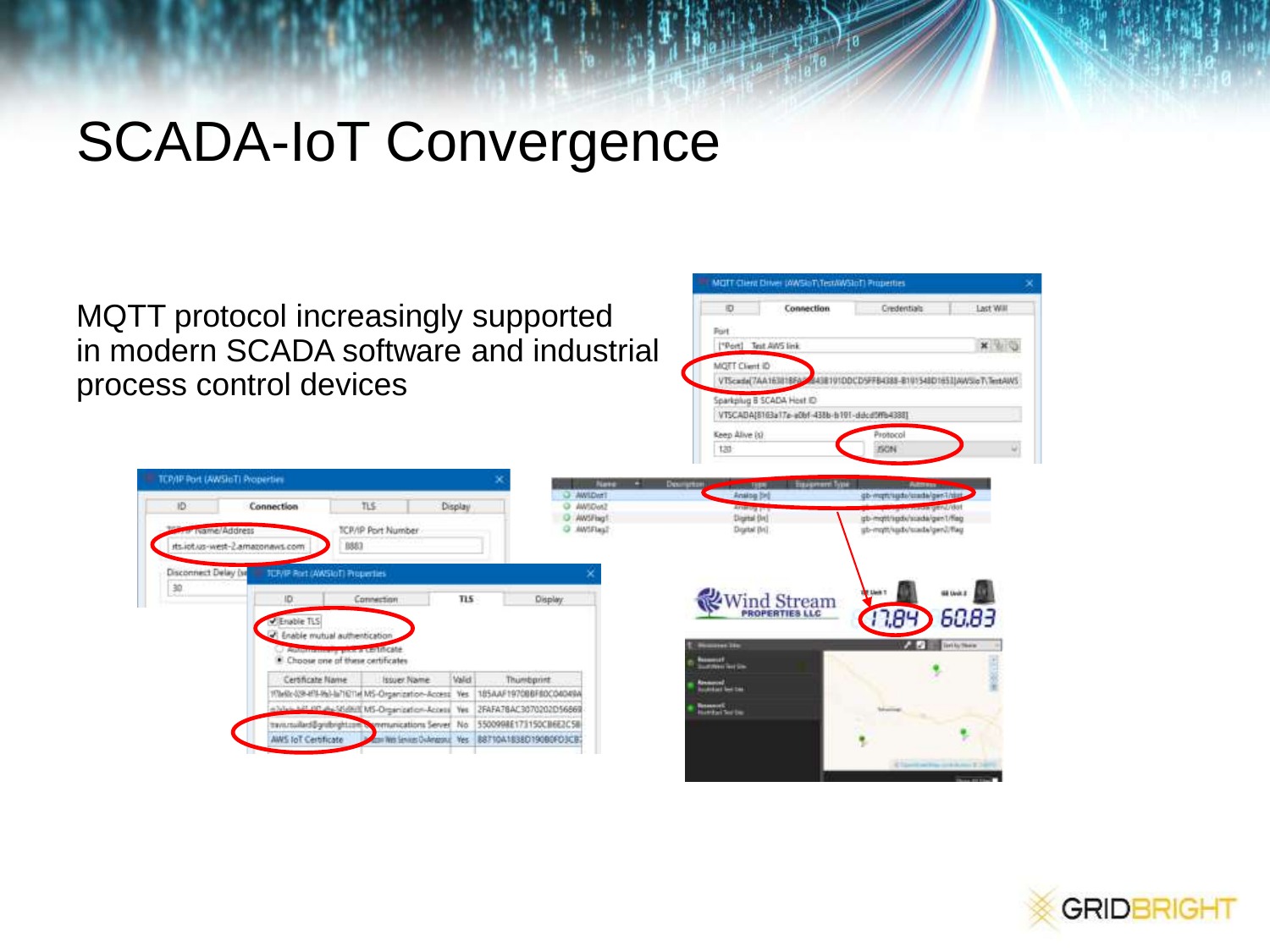## Business Context: CAISO 'Duck Curve'



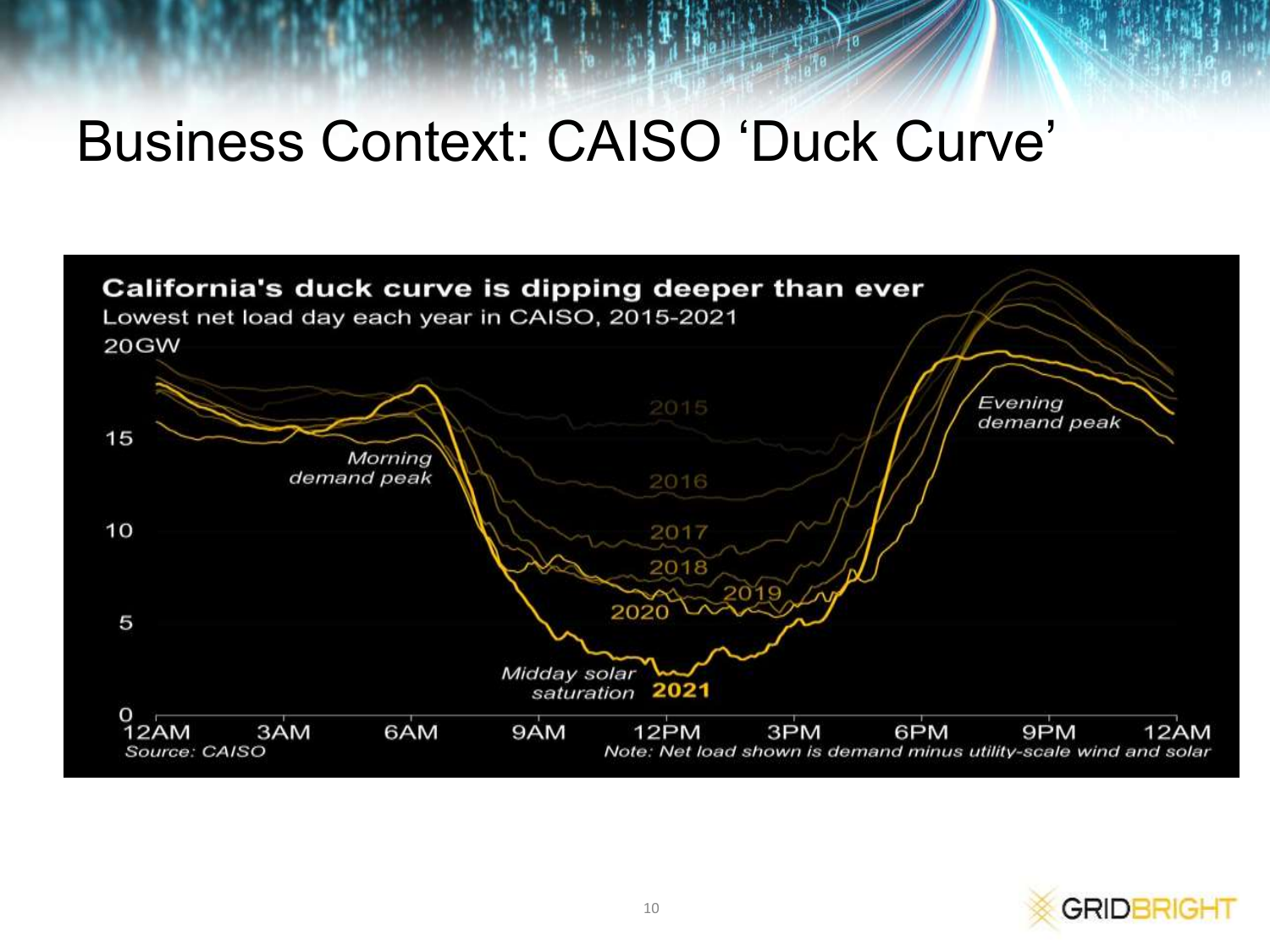## CAISO Net Load Decreasing Trend





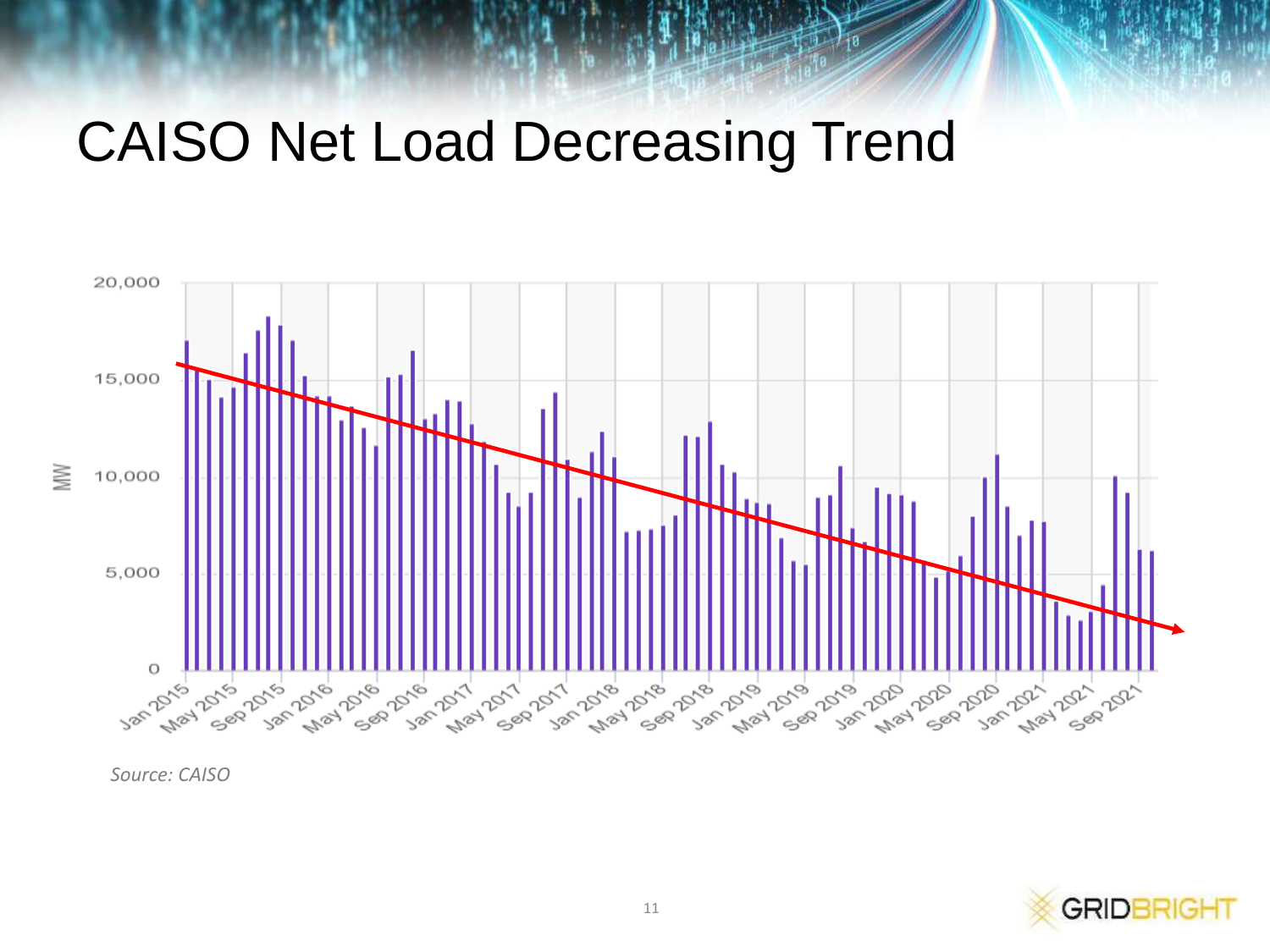## CAISO Negative Locational Price Trend



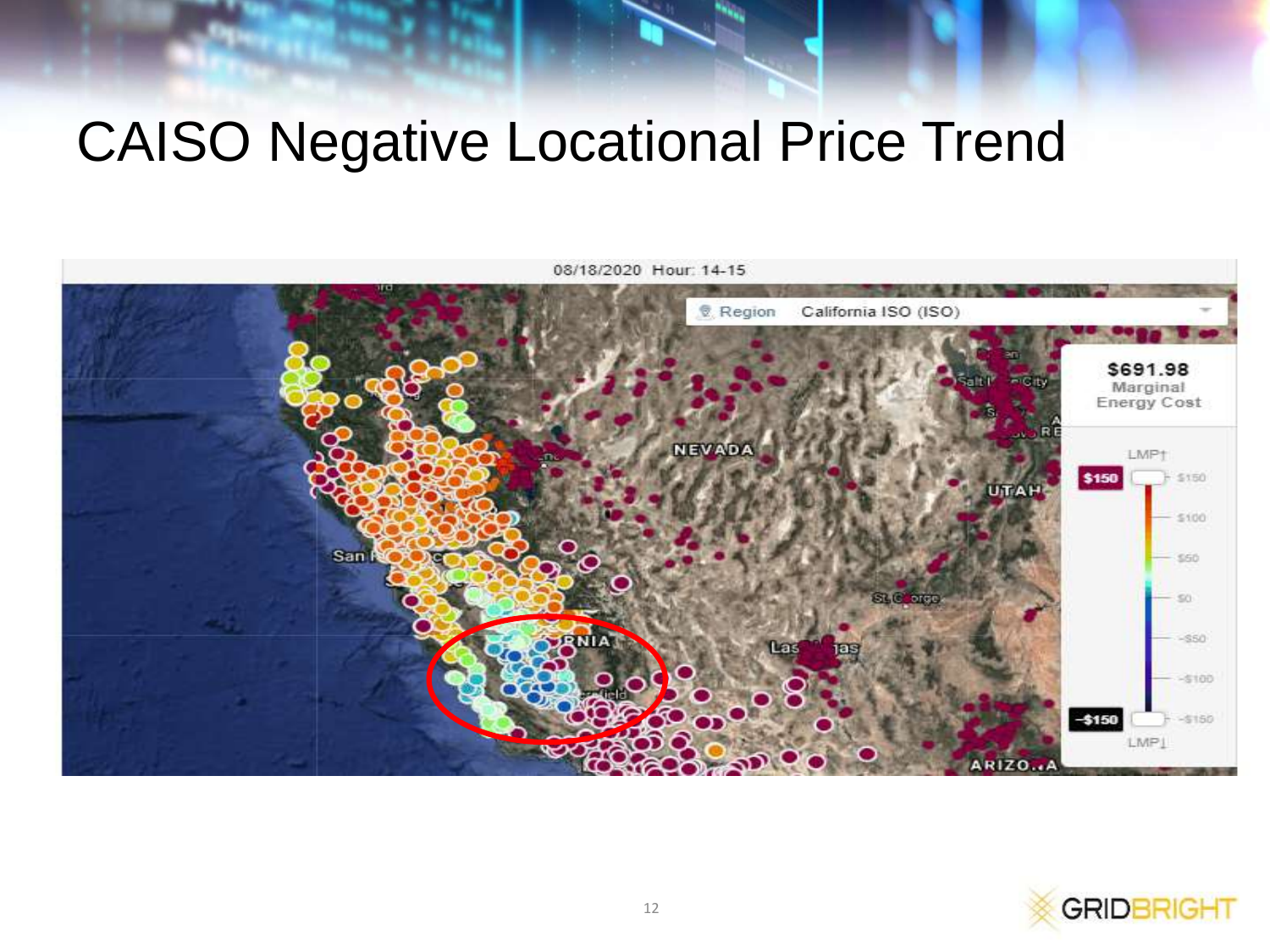## CAISO Renewable Curtailments Trend



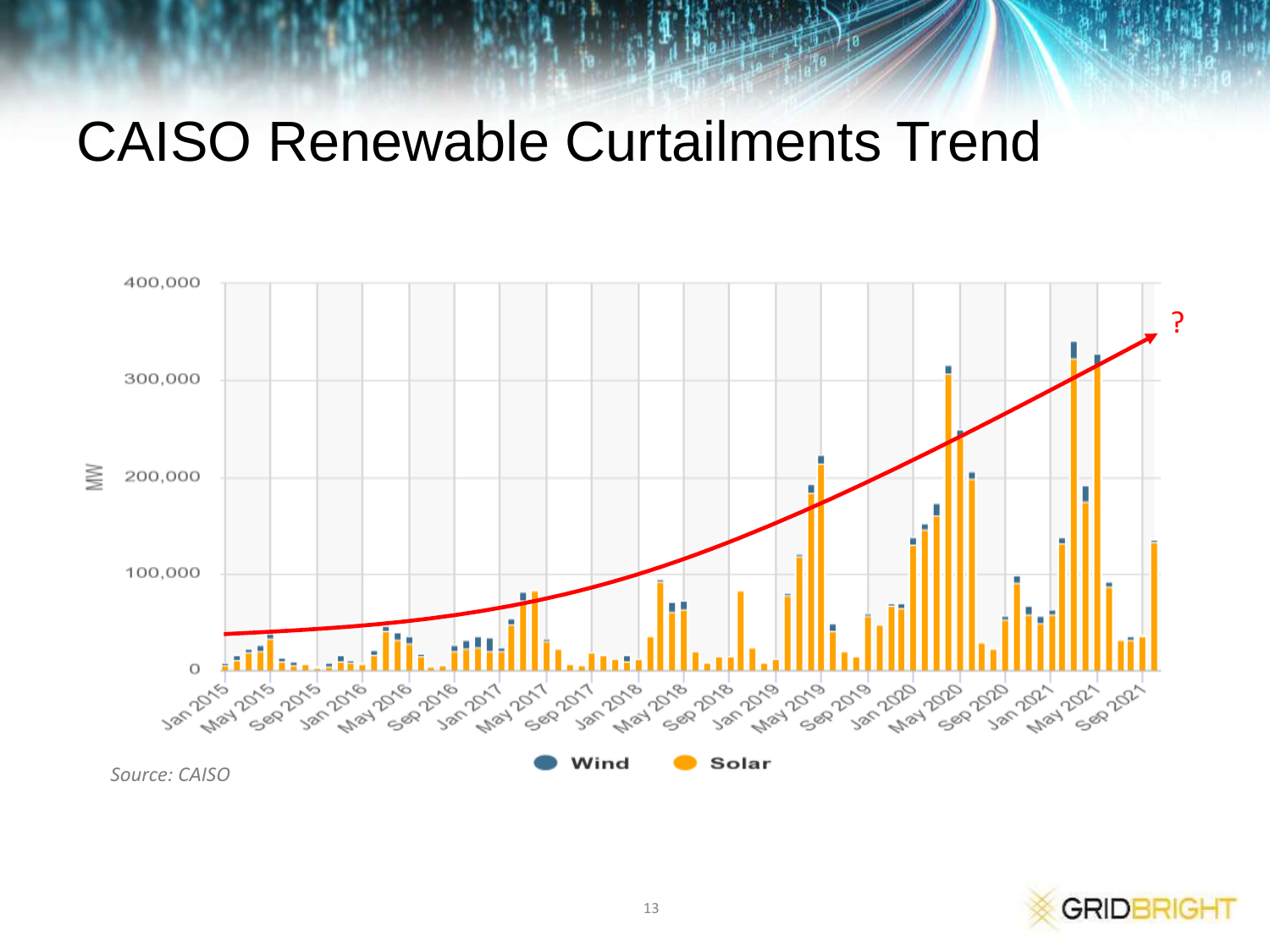## Secure Resource Integration (SRI)

- Wind Stream interested in a secure solution for integrating their 5 Tehachapi wind farms with CAISO's ADS to receive automated curtailment instructions.
- Leverage cloud-based 'server-less' technology and IoT communications.



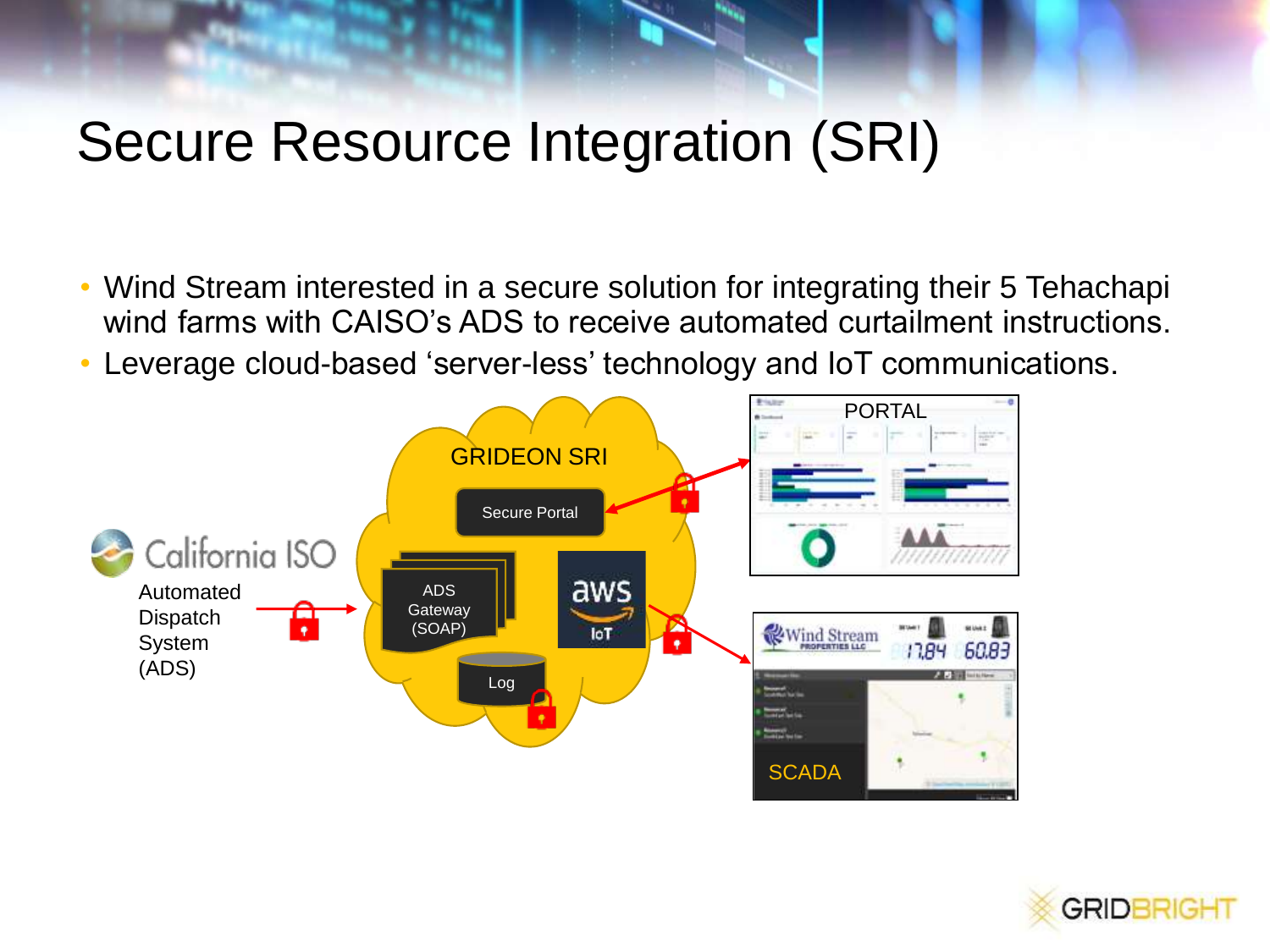## Cloud Functionality

Grideon SRI converts a complex HTTP-SOAP/XML dispatch instruction message from CAISO ADS into a simple flat MQTT/JSON message that can be easily converted by a recipient into a SCADA setpoint and status.

CAISO SOAP/XML Instruction (example) MQTT/JSON Setpoint (example)

| <soap-env:envelope xmlns:soap-env="http://schemas.xmlsoap.org/soap/envelope/"></soap-env:envelope> |
|----------------------------------------------------------------------------------------------------|
| <soap-env:header></soap-env:header>                                                                |
| <soap-env:body></soap-env:body>                                                                    |
| <v8:getdispatchbatchessinceuidresponse< td=""></v8:getdispatchbatchessinceuidresponse<>            |
| xmlns:v8="http://ads.caiso.com/api/webservices/dispatch/v8">                                       |
| <result>&lt;![CDATA[&lt;?xml version="1.0" encoding="UTF-8" standalone="yes"?&gt;</result>         |
| <apidispatchresponse xmlns="http://ads.caiso.com"></apidispatchresponse>                           |
| <dispatchbatchlist></dispatchbatchlist>                                                            |
| <dispatchbatch batchuid="DISP-58EDF60-7821-4038-8F21-AC18002CA84C"></dispatchbatch>                |
| <marketid>120051409</marketid>                                                                     |
| <batchstatus>3</batchstatus>                                                                       |
| <batchreceived>2020-05-14T14:56:31Z</batchreceived>                                                |
| <batchsent>2020-05-14T14:56:31Z</batchsent>                                                        |
| <batchexpires>2020-05-14T15:44:45Z</batchexpires>                                                  |
| <batchtype>1</batchtype>                                                                           |
| <starttime>2020-05-14T16:00:00Z</starttime>                                                        |
| <dispatchmode>0</dispatchmode>                                                                     |
| <bindingflag>Y</bindingflag>                                                                       |
| <revisionno>803</revisionno>                                                                       |
|                                                                                                    |
|                                                                                                    |
|                                                                                                    |
|                                                                                                    |
|                                                                                                    |
|                                                                                                    |
|                                                                                                    |

"instructionUID": "DISP-2BC6A9F0-D131-4039-"resourceId": "NZWIND 6 WDSTR4", "startTime": "2021-07-27T17:57:30Z", "dot": "24.0", "followDotFlaq":"Y"}

'resourceId' = generating unit 'startTime' = target time interval 'dot' = dispatch operating target 'followDotFlag' = Yes/No

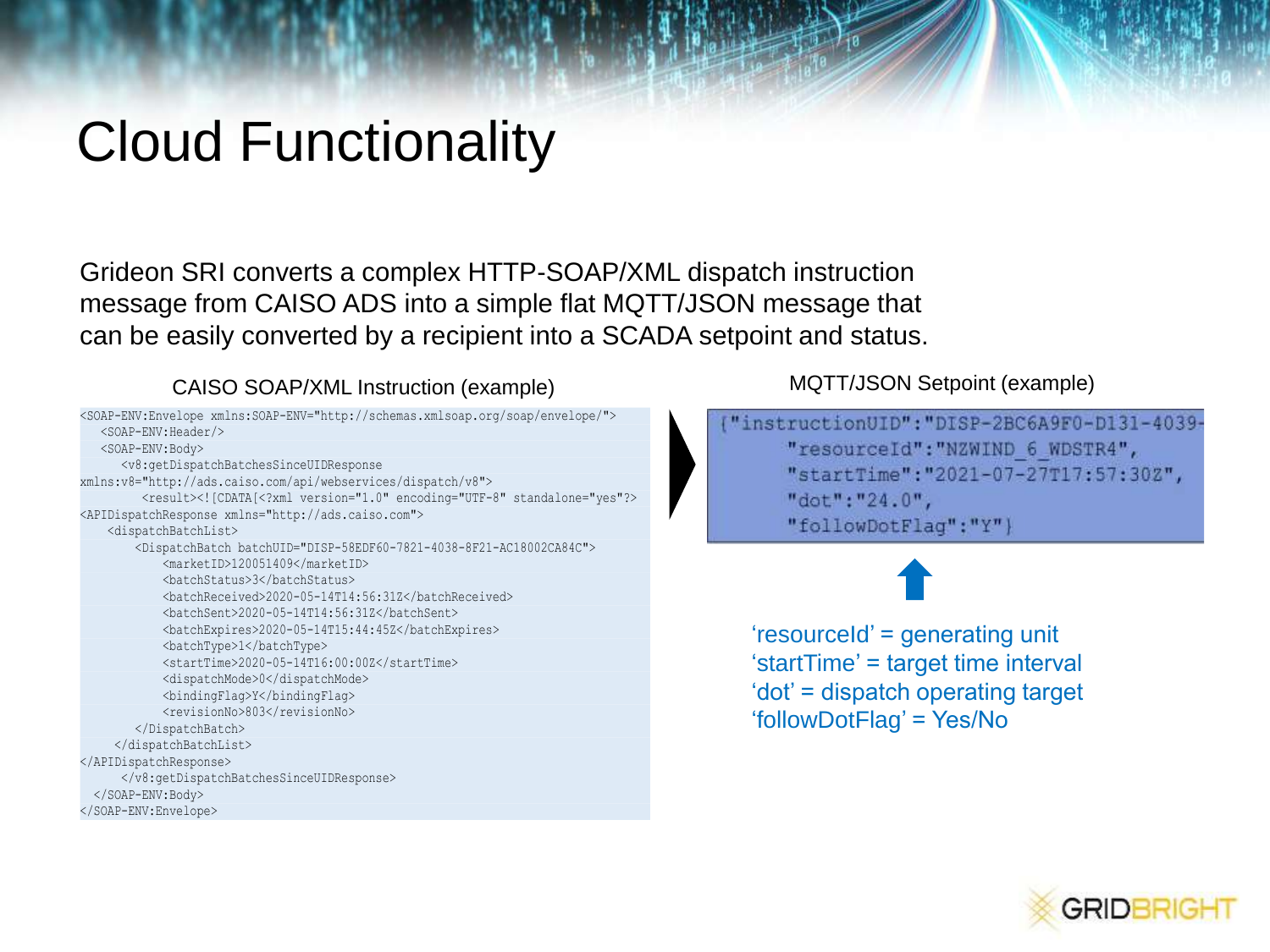## Client-Side Integration

Client (eg SCADA) uses any standard-compliant MQTT software library (in any language) to subscribe to a resource specific 'topic' (managed by AWS) –

caiso/windstream/# (wildcard) caiso/windstream/json/resource\_id\_name caiso/windstream/json/NZWIND\_6\_WDSTR4

Every ~5 minutes the client receives a heartbeat and/or simple dispatch instruction from CAISO converted into JSON format –

```
{"instructionUID":"DISP-2BC6A9F0-D131-4039-8131-AC194215082D-I2044",
"resourceId":"NZWIND_6_WDSTR4",
"startTime":"2021-07-27T17:57:30Z",
"dot":"24.0",
"followDotFlag":"Y"}
```
The entire logon and communication chain is secured with SSL certificates.

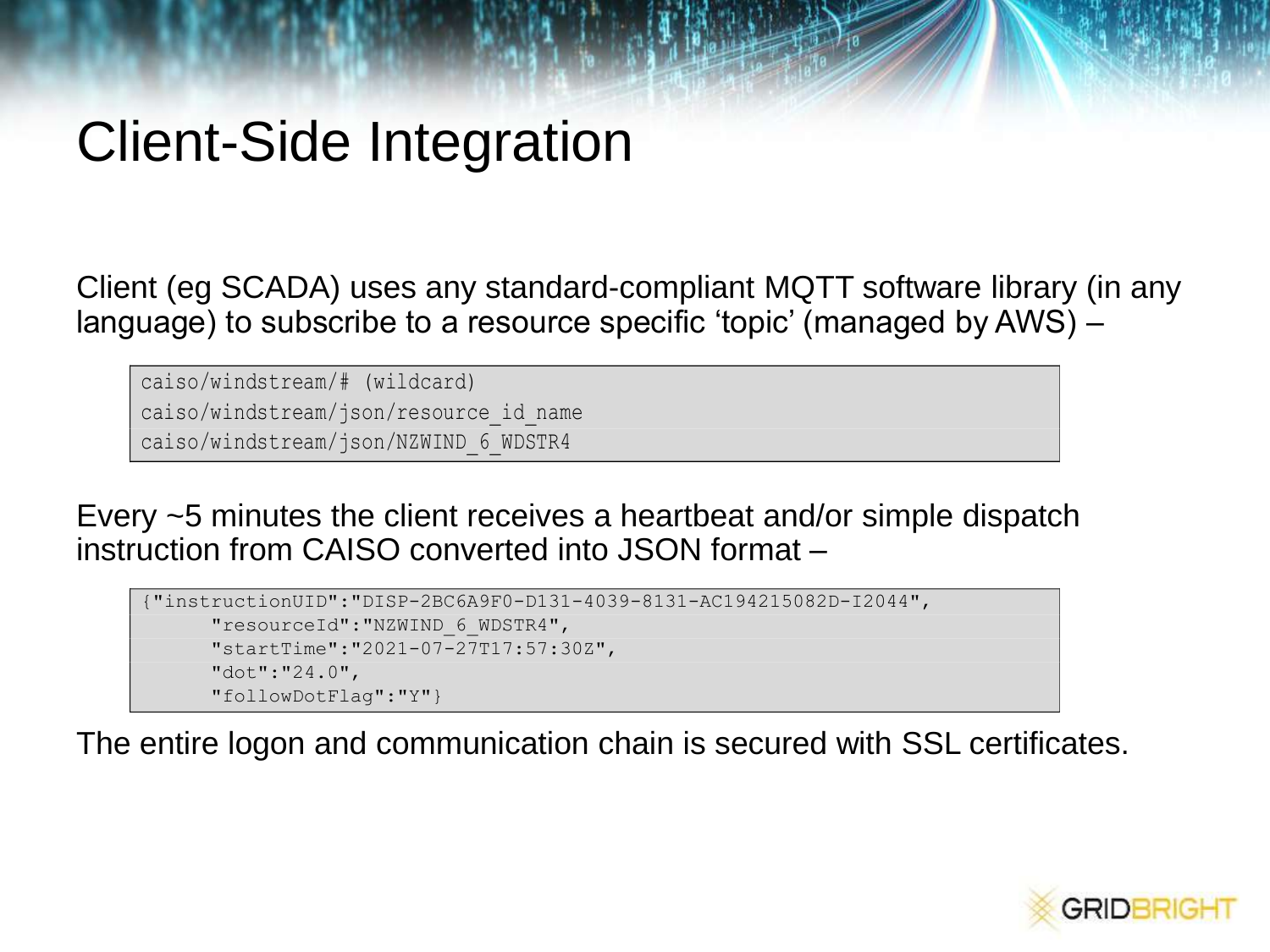## Portal Functionality

#### Overall Monitoring Dashboard



#### Communications Error Log

| Lines<br>$113-1$ | Crasset<br>AN INCOME THE                                | <b>Log Sarvice</b><br>$\rightarrow$                                                      |                         | Line Message<br>$\sim$                                                                                 |
|------------------|---------------------------------------------------------|------------------------------------------------------------------------------------------|-------------------------|--------------------------------------------------------------------------------------------------------|
| \$5100           | $1031 - 06110$<br>20.26.01                              | FORTUNIAL ETHNOLOGICAL PERMISSION IS \$140 FOR CR. 2-<br>ANDOAN Printed Samuarute        | den 6 post              | Hangestown in NATE at<br>minized 300-FL<br>Historyman Kharysthures                                     |
| 1,009            | 2021-08-09<br>30/30/04<br>ment a part of E. D. Colorado | FURSES (PARKHAVA, FRUSA ANDREA ANDRU 4 4 7)<br>ANDOIA PHANIES arrival A                  | antico<br><b>ANTIST</b> | Hauspreeuw in NOT at<br><b>VARIER MONEY</b><br>(Ennisymmetric Advancement)<br>a charles and containing |
| 1006<br>V 66     | 2021/08-08<br>2012/01/13                                | Hybrac Divellences creats established<br><b>Multiplay PEV Well-Terms PASSAGE</b>         | w                       | Haragement in NATT at<br><b>Marinet WRITE</b><br>(Associations) ALARGED AND                            |
| <b>LODE</b>      | 2021118-018<br>20.20.01                                 | Intriguist Dealerson, innings sinkless Juicele, 43435<br>AN EXHAVAT PERSONAL INFORMATION | 13.000                  | Harassered to NOT at<br>market Jelkill,<br>History Property Editor (Editor)                            |

#### Alert Notifications to Users

| ID  | <b>Created At</b>                       | Service                                                                     |       | Message                                                                                                       |
|-----|-----------------------------------------|-----------------------------------------------------------------------------|-------|---------------------------------------------------------------------------------------------------------------|
| П.  | 2021-04-02<br>190649                    | a30dks7cpussim-ats.lot.ue-<br>west-2 amazenews.com.                         | arror | (65) Transferring (84) a over socket<br>failed Sending data over the socket<br>falled. Has it been closed?    |
| 3.2 | 2021-04-02<br>19:08:49<br><b>GREENE</b> | aditions/representations.com<br>weid 2 Amazonawi.com<br><b>WELL-MANAGER</b> | etras | (65) Transferring data over socket.<br>failed: Sending data over the socket:<br>falled. Has it been this off- |
| 13  | 2021-04-02<br><b>TOORST</b>             | adbdks7gnagen.am.ict.ux-<br>West Zamazanevs.com                             | errar | 1652 Traniferring zlata over socket.<br>falled: Sending data over the socket<br>failed. Has it been closed?   |

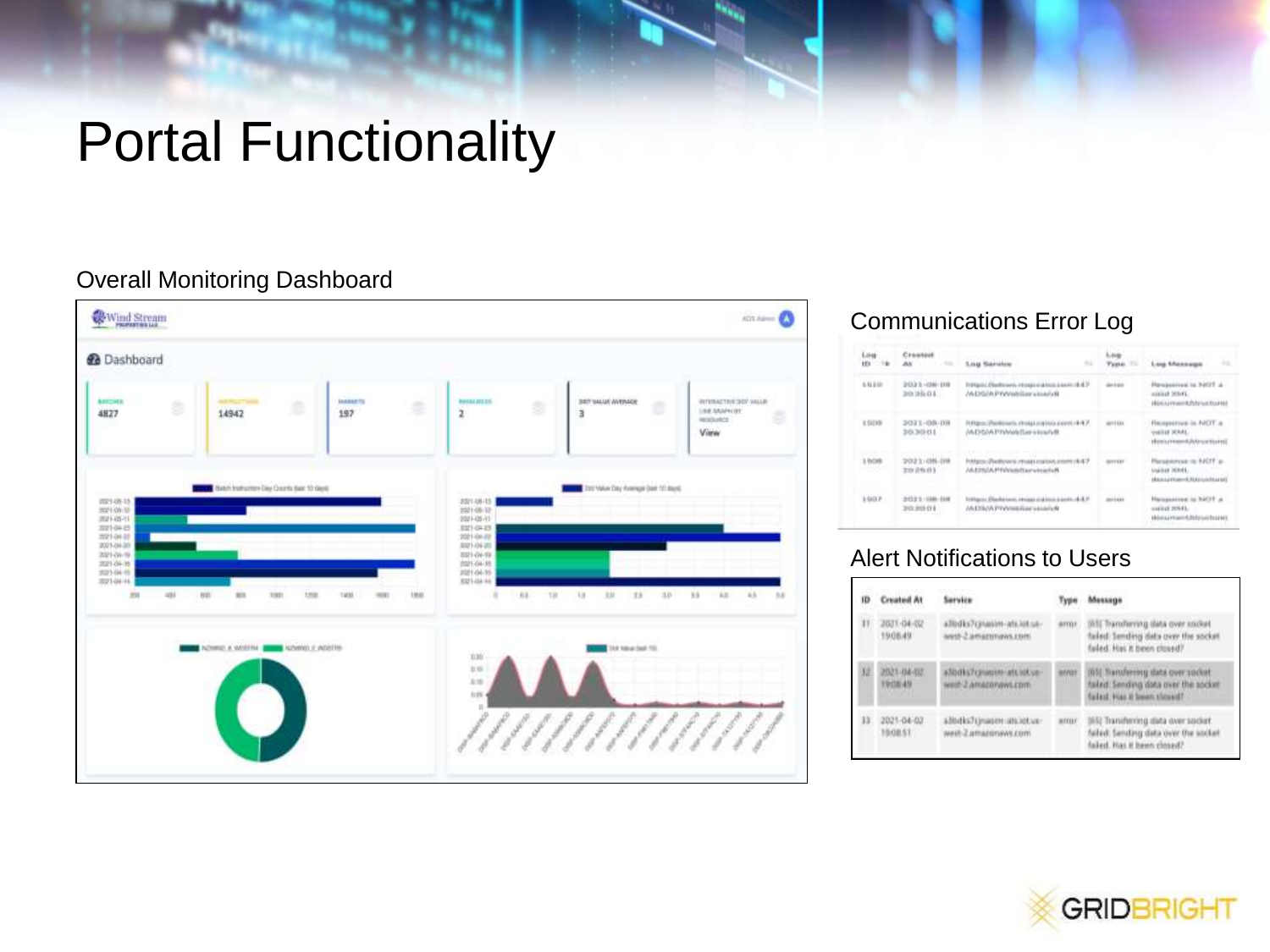## Portal Functionality

| Q Search Batches                                                                                                                                                                                                                                               |                           |                                  |                      |              |            |                             |                           |               |
|----------------------------------------------------------------------------------------------------------------------------------------------------------------------------------------------------------------------------------------------------------------|---------------------------|----------------------------------|----------------------|--------------|------------|-----------------------------|---------------------------|---------------|
| <b>Batch Search Fields</b><br>tera de la posta del control del control del control del control del control de la control de la control de la<br>Control de la control de la control de la control de la control de la control de la control de la control de l |                           |                                  |                      |              |            |                             |                           |               |
| Butch UID                                                                                                                                                                                                                                                      |                           | Batch Instruction UED            |                      |              | Market (O) |                             |                           |               |
| <b>Booster LAND</b>                                                                                                                                                                                                                                            |                           | Hotels (outstandbar) LEO         |                      |              |            | Informati (C)               |                           |               |
| <b>Bulch Status</b>                                                                                                                                                                                                                                            | <b>Butch Type:</b>        |                                  |                      |              |            | Resource (O)                |                           |               |
| 3<br>$-$ Selast $-$                                                                                                                                                                                                                                            | $\cdots$ Salaigh $\cdots$ |                                  |                      | H            |            | Nassania (c)                |                           |               |
| Received Date:                                                                                                                                                                                                                                                 | <b>Sent Date:</b>         |                                  |                      |              |            | Expires Date:               |                           |               |
| Saleh Naturenal Emil<br>Ratch Racewort Sher                                                                                                                                                                                                                    |                           | Hetch Dent Blatt Die             | Histori Sare Den Dun |              |            | Hottch Taxovice Block       | <b>Ratch Expose End C</b> |               |
| Results: 100                                                                                                                                                                                                                                                   | <b>LTST</b> Higgan        | ×                                | <b>Batch Oats</b>    | y            |            | Covert.                     | <b>Class</b>              | <b>Swarth</b> |
| <b>EE</b> Batch Search Results                                                                                                                                                                                                                                 |                           |                                  |                      |              |            | Dealer Story                |                           | Eighth        |
| Staw 100 \$ without                                                                                                                                                                                                                                            |                           |                                  |                      |              |            | Seattle.                    |                           |               |
| <b>Batch Start</b><br><b>Batch UID</b>                                                                                                                                                                                                                         | ۰.                        | Market<br>ago.<br><b>COLLEGE</b> | Batch<br>Status      | Batch<br>The |            | Batch Received - Created At |                           | $\sim$        |
| 2021-06-13<br>DEP 97800F40-964F-4118-FED-<br>30.00.00<br>AC15E3F0004D                                                                                                                                                                                          |                           | 121061313                        | ×                    | ä            |            | $2021 - 06 - 13$<br>1930.26 | 2021-05-13<br>$19-36.02$  |               |
| 3021-06-13<br>DIEP-O4CBCABD-964D-4038-FFCB-                                                                                                                                                                                                                    |                           | 121091313                        | 3                    | x            |            | 2021-05-13<br>19:17:49      | 2021-05-13<br>19,20.03    |               |

#### Search Dispatch History **Review Batch Instruction Details**



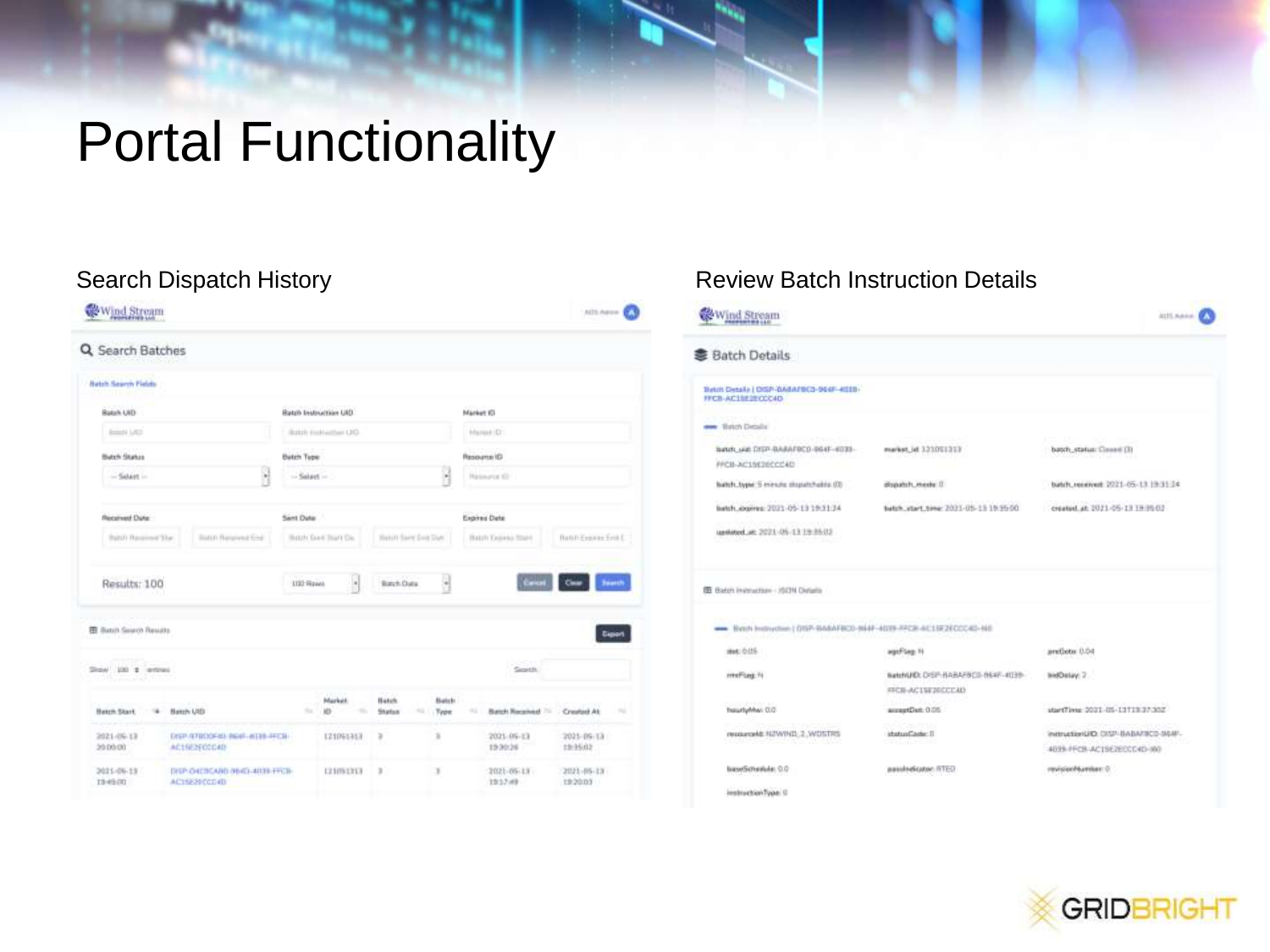## 16 Turbine Curtailment Simulation



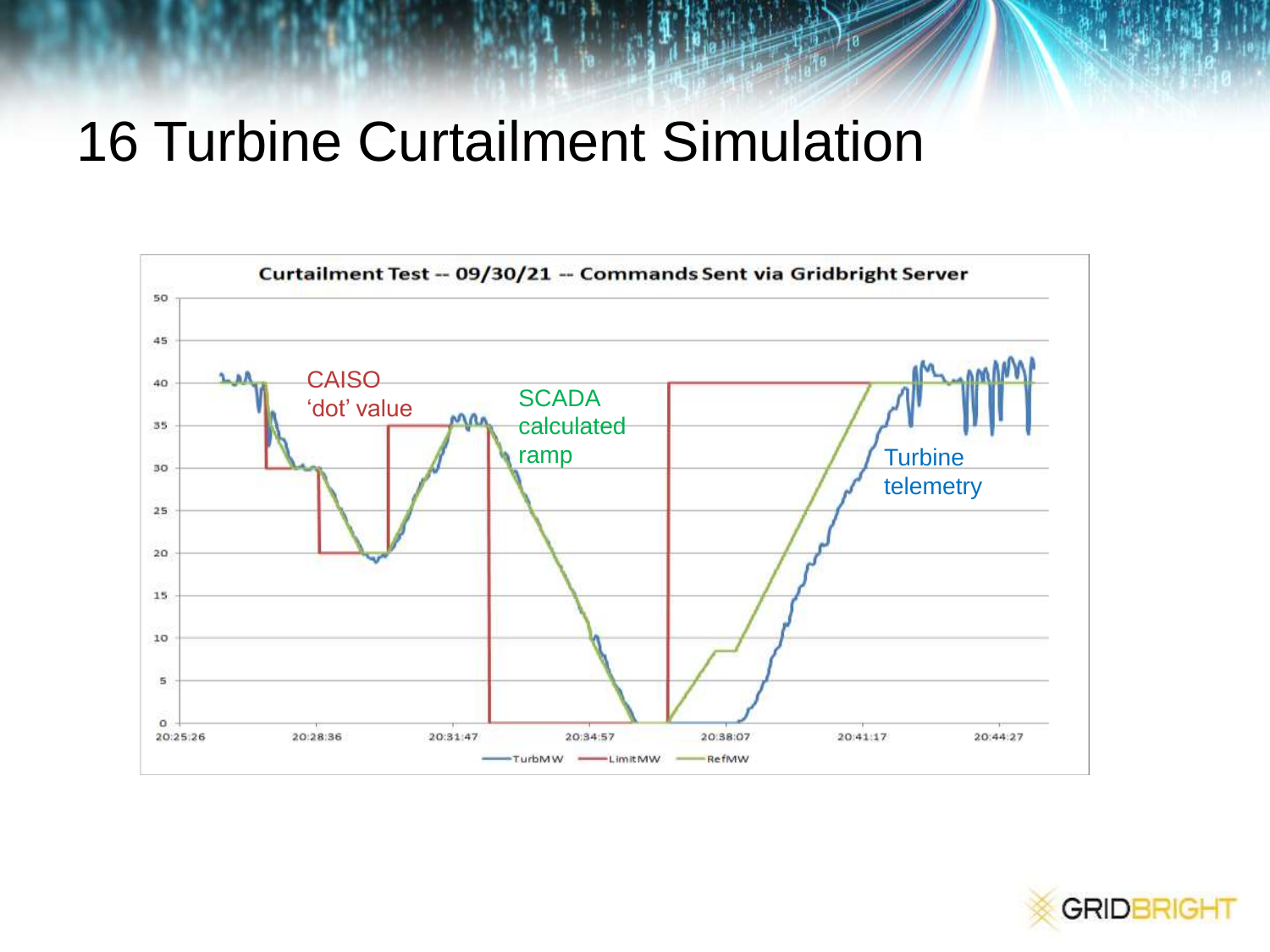

## Future Communications and Dispatch

Wind Stream's background and vision Albert Davies January 11, 2022 www.windstreamproperties.com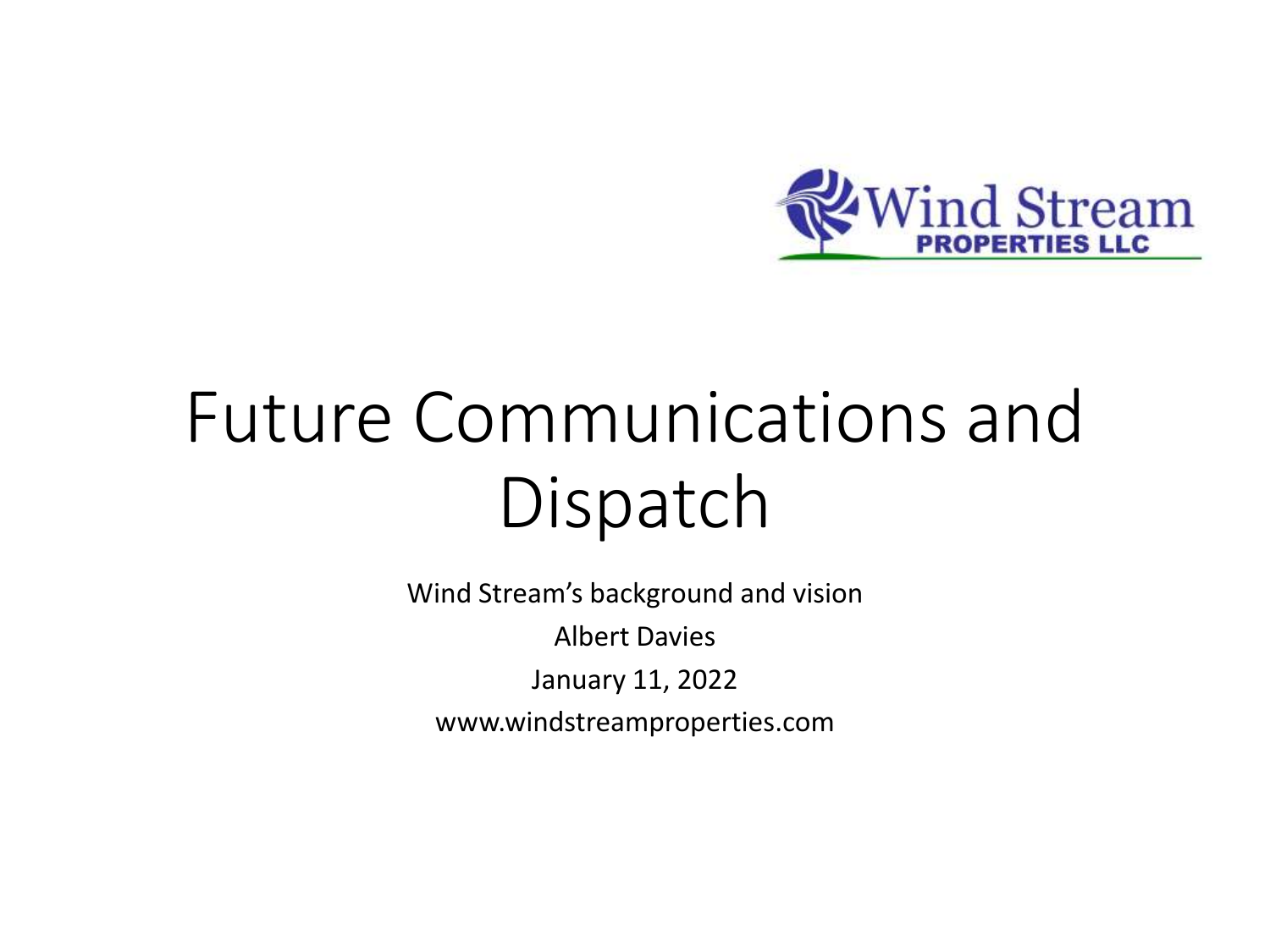## Wind Stream Background



- Founded in 1981 by Zond Systems, Inc. including partners Al Davies and Bob Gates
- First commercial wind energy facility in Southern California Edison territory, about 900 acres
- One of large many developments by Zond, which became the largest wind energy developer in its day
- Zond started manufacturing in the 1990s, placing prototype turbines on Wind Stream
- Zond acquired by Enron in 1997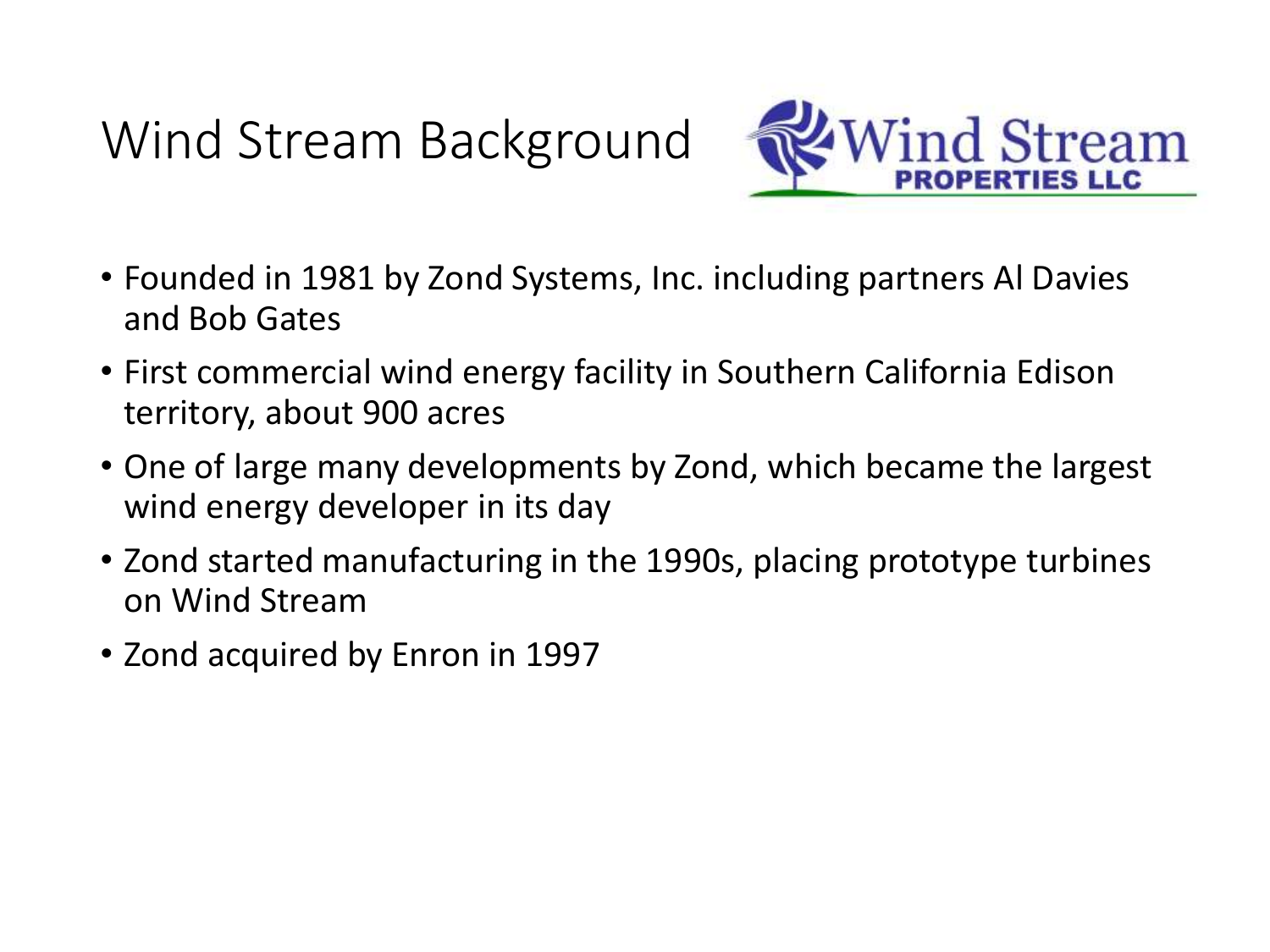Wind Stream Background



- Wind Stream re-acquired the development after Enron bankruptcy from GE, NextEra, Terra-Gen, and AES.
- Through Terra-Gen installed GE 1.7 MW and 2.85 MW turbines in 2014
- Wind Stream continues to operate about 30 MW of legacy turbines, ranging in size from 65 kW to 1.5 MW, about 250 turbines total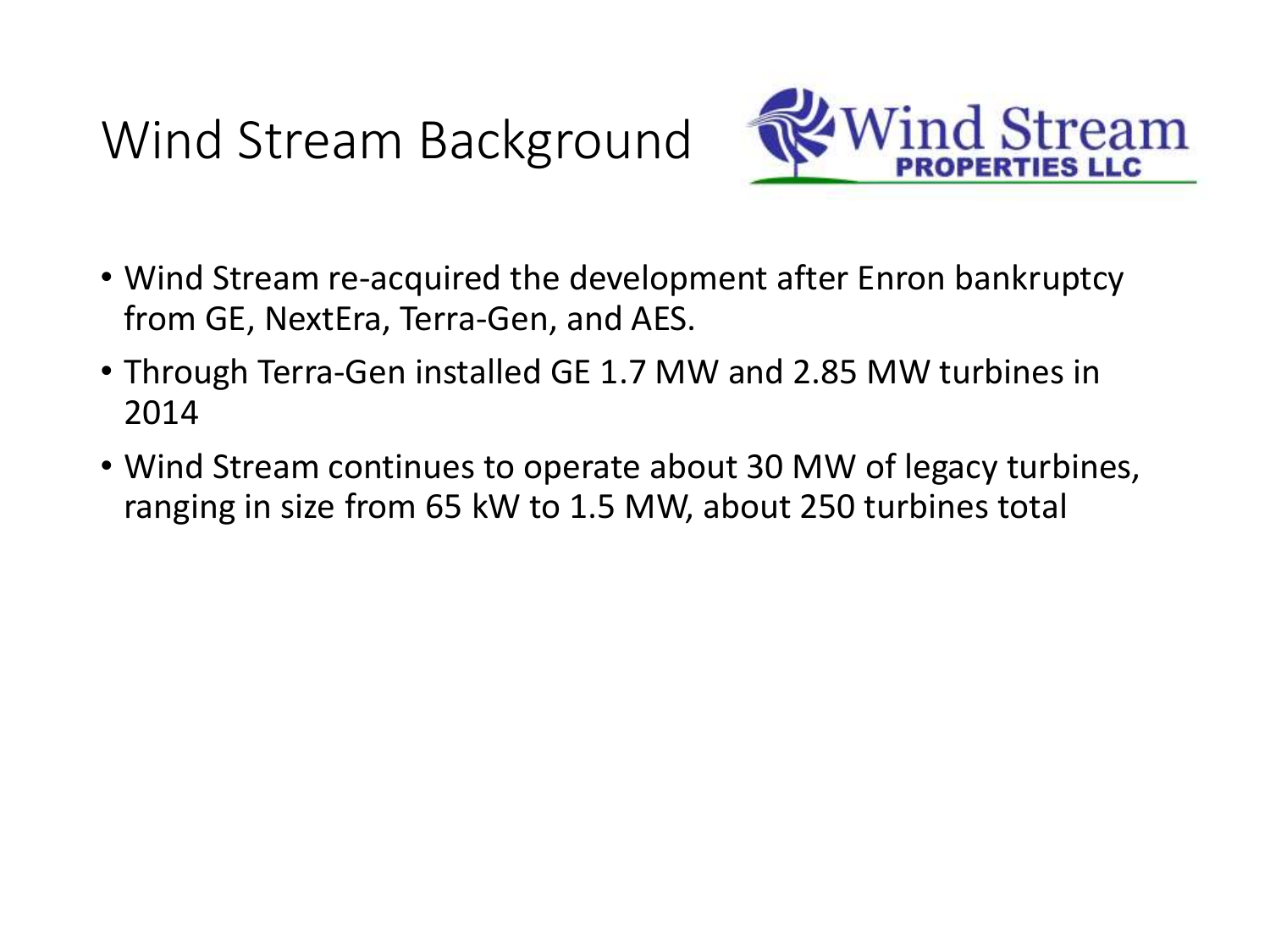## Vision for future



- Current technology for communication and dispatch relies on varying user systems
- Motivation for information depends on contract terms and pricing methodology. This ranges from a) fixed price, all-in power sales agreement to b) real time price, separate transactions for Renewable Energy Credits, Resource Adequacy, and federal wind energy Production Tax Credits
- Shift to cloud based system can increase security, standardize interface, and reduce cost when fully implemented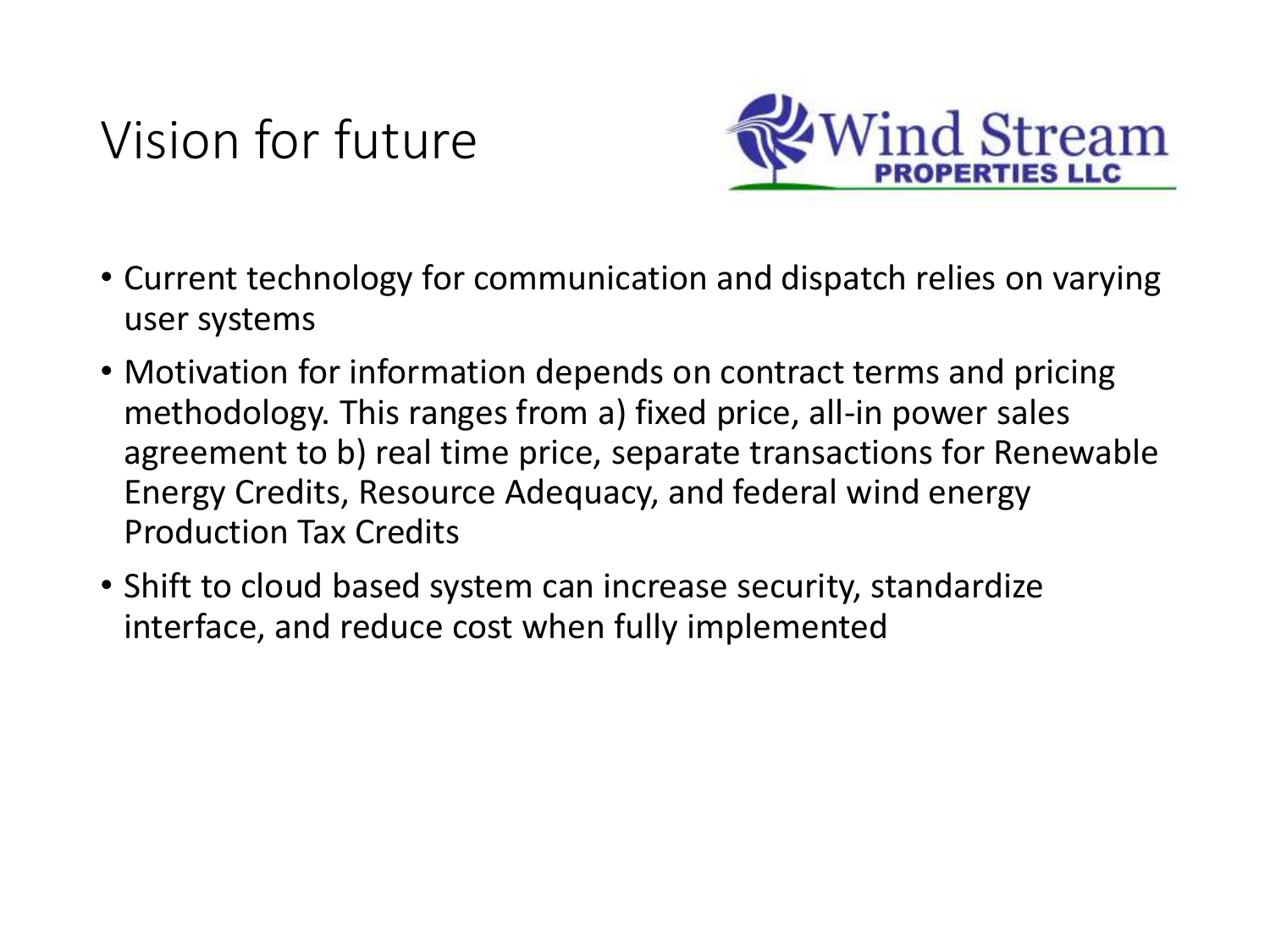# ZGlobal Inc.

## Cloud-Based Data Access

## Scheduling Coordinator Perspective

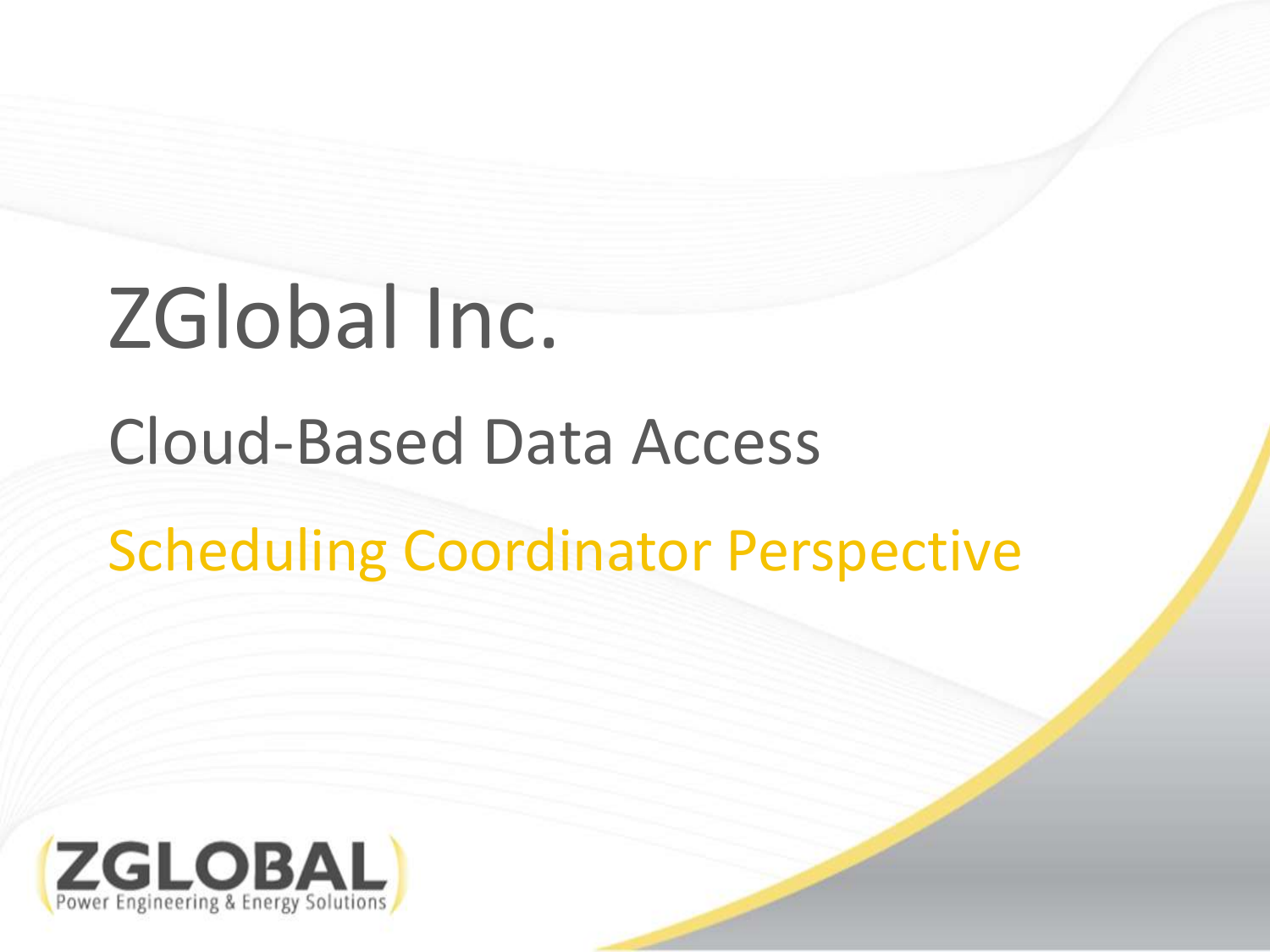## Consolidated Data Sources

- 1. CAISO data
	- a. CMRI Customer Market Results Interface
	- b. MRI-S Market Results Interface Settlements (meter data)
	- c. ADS Automated Dispatch System
- 2. Plant Information System (PI)
	- Near Real-Time Plant Data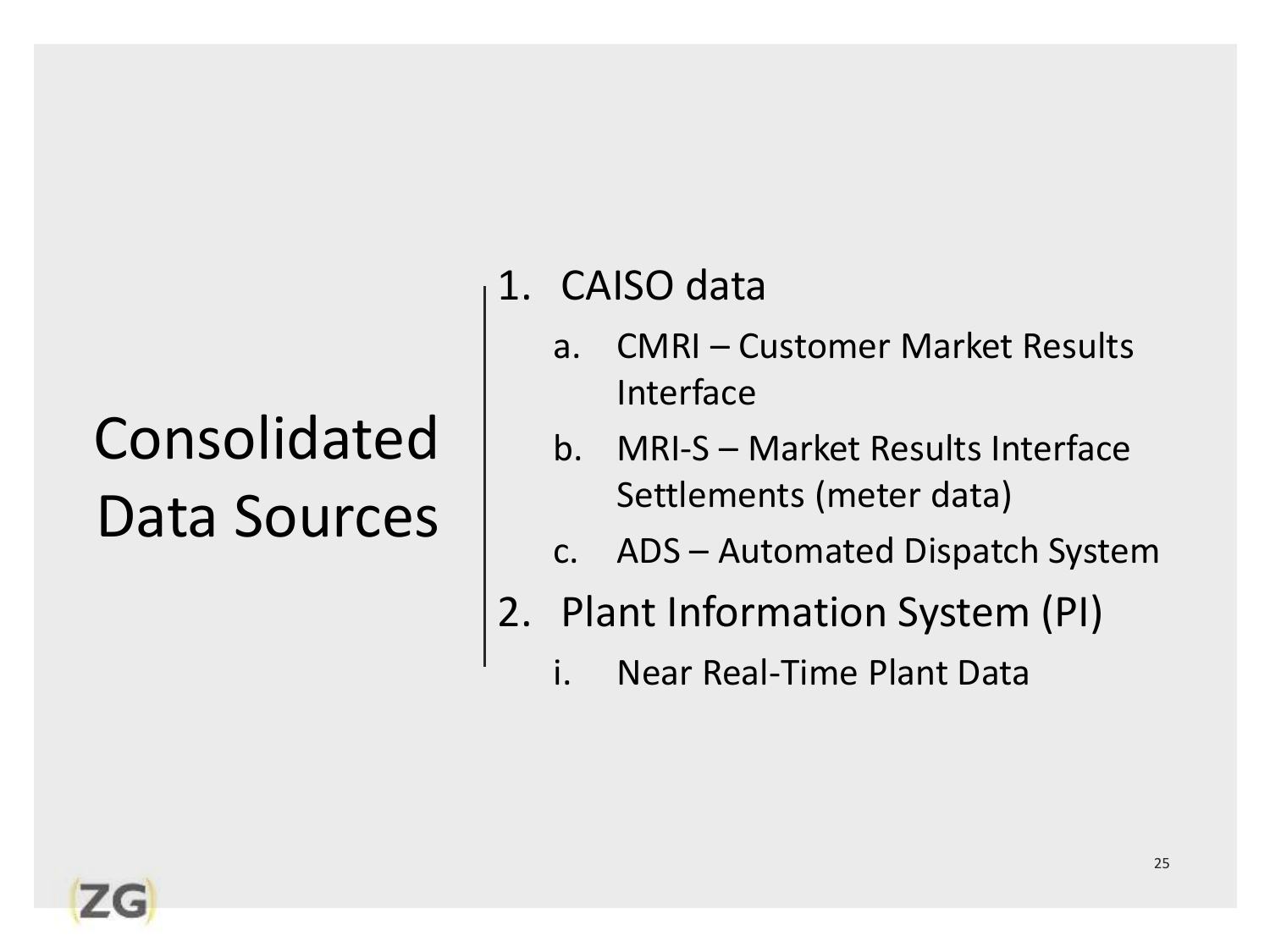## Aggregated Facilities (DER)

- 1. Multiple Facilities Aggregated to Allow CAISO Interface
	- a. Difference between utility scale and customer scale
	- b. Utility scale solution is cost prohibitive for customer scale
	- c. Functional application interface with physical meters vs virtual meters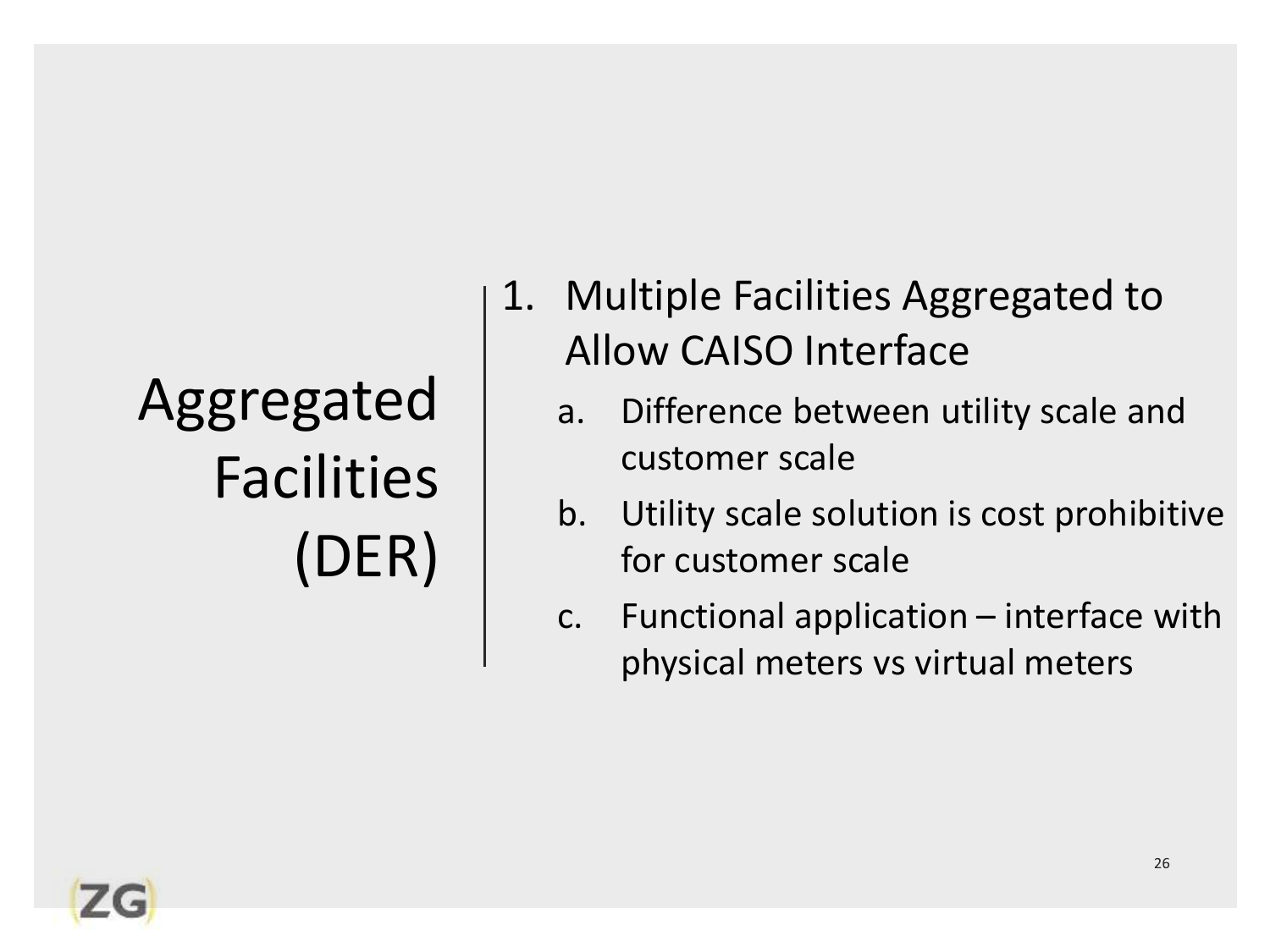**Northern California**  *(Engineering & Analysis)* 604 Sutter Street Ste. 250 Folsom, CA 95630 Tel: 916.985.9561

**Southern California**  *(Operations & Scheduling)* 750 W. Main Street El Centro, CA 92243 Tel: 760.355.0288

#### For additional information visit us at: www.zglobal.biz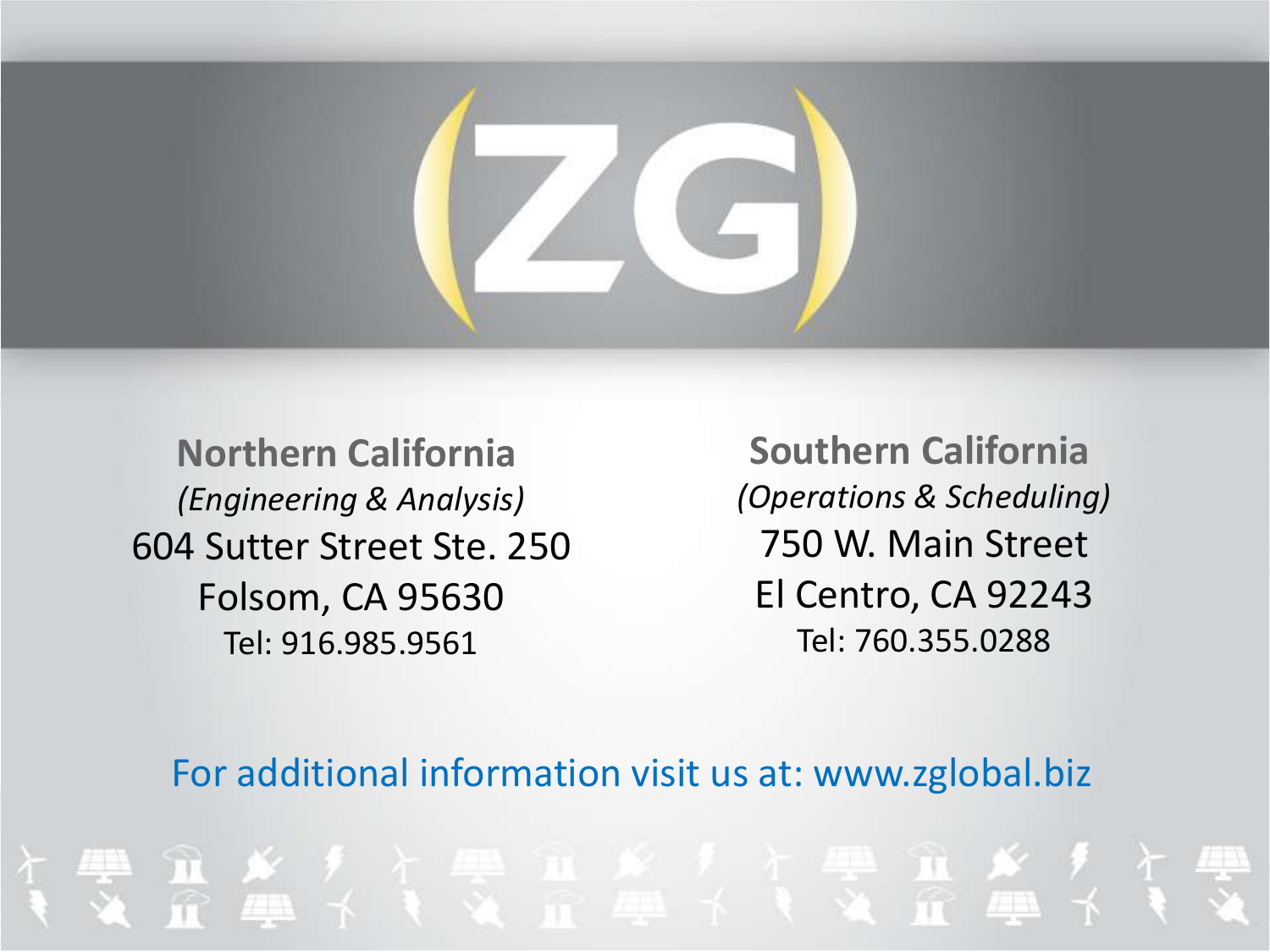

## Renewable Dispatch - In the Cloud

Peter Klauer Senior Advisor Smart Grid Technology

1/11/22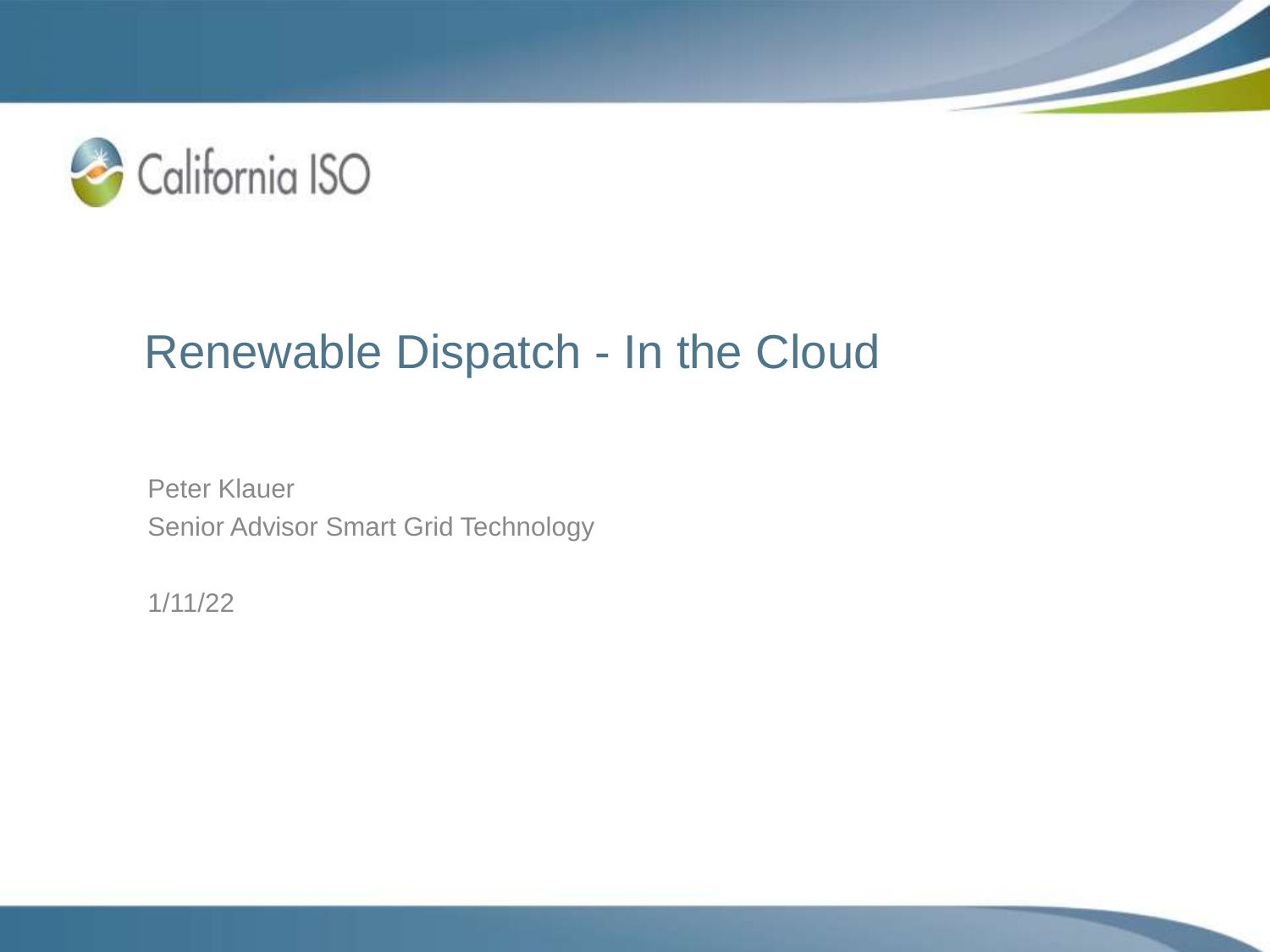### California ISO

Within its balancing authority area, the California ISO:

- Maintains reliability on the grid
- Manages the flow of energy
- Oversees the transmission planning process
- Operates the wholesale electric market

For much of the western U.S., the ISO:

- Operates the Western Energy Imbalance Market (EIM)
- Serves as Reliability Coordinator (RC West)



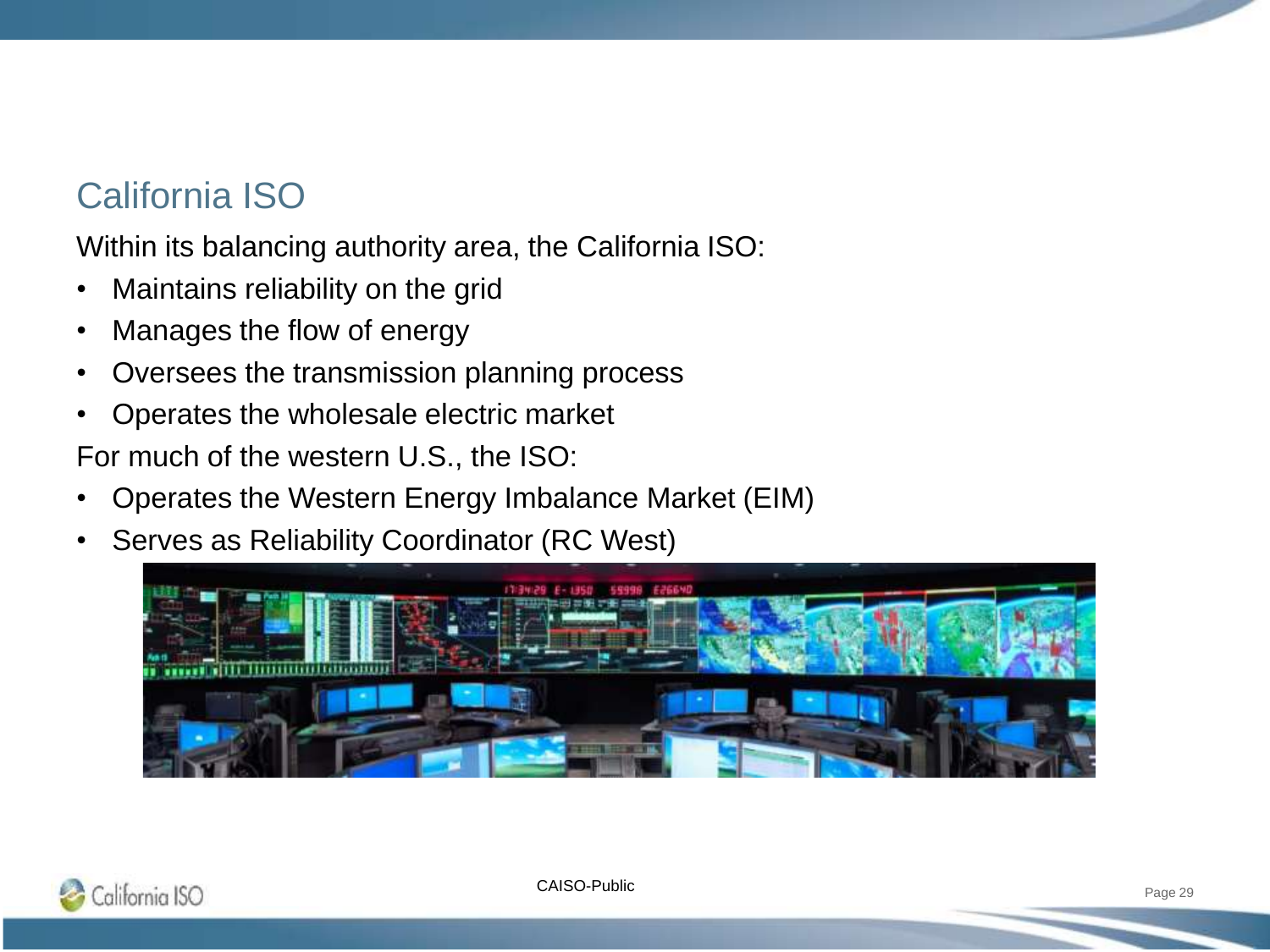#### Secure Resource Integration California ISO Perspective

- Federal regulatory efforts are opening wholesale markets to DER under FERC Order 2222
- California is on the leading edge of DER proliferation
- Advanced hybrid resource configurations
- The need for secure, cost efficient information exchange solutions to support dynamic and complex use cases is increasing
- The California ISO supports solutions such as SGDX which can enable secure, reliable, and cost effective grid resource integration at both distribution and transmission levels